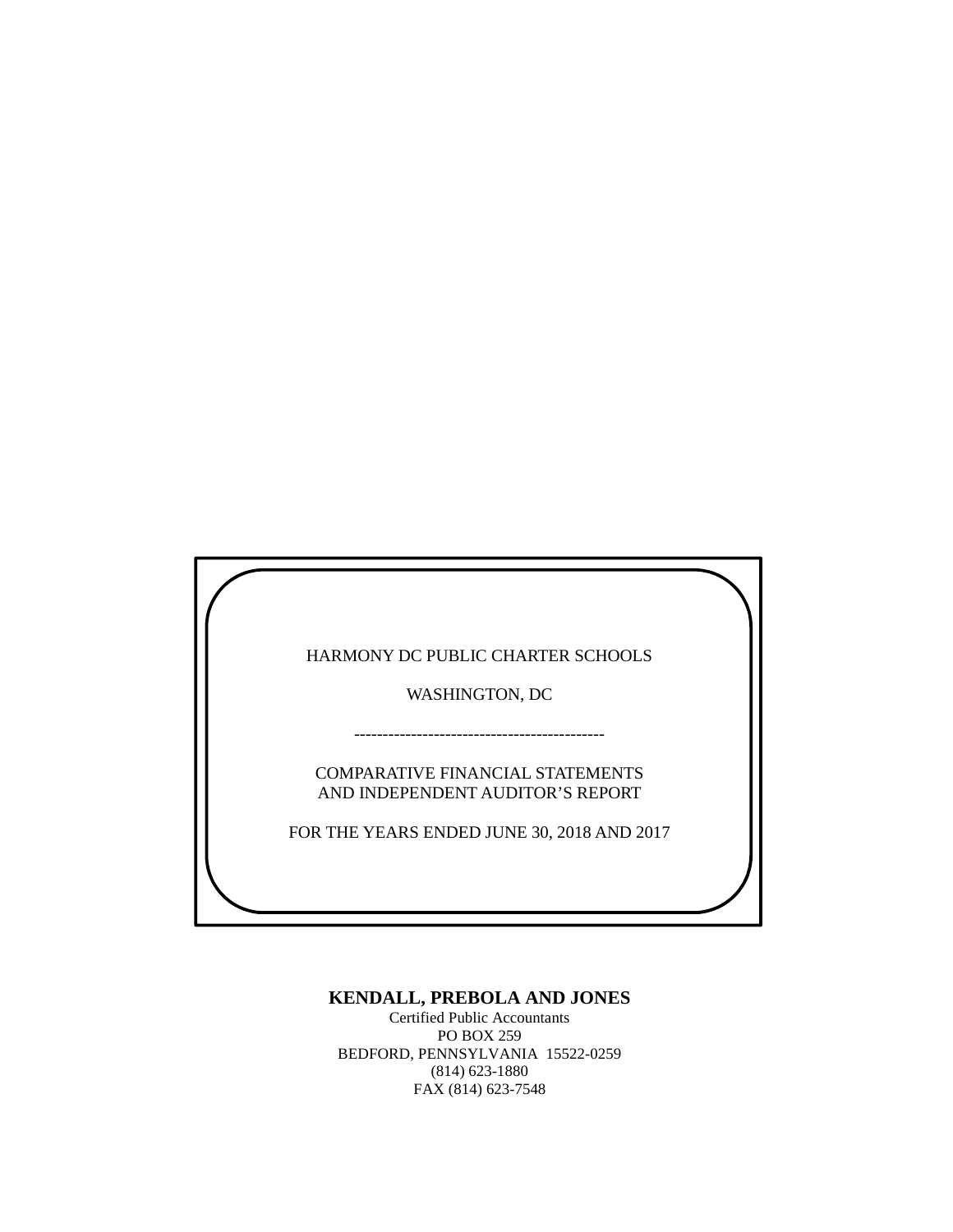# I N D E X

|                                                                                                                                                                                                                          | Page           |
|--------------------------------------------------------------------------------------------------------------------------------------------------------------------------------------------------------------------------|----------------|
| <b>Independent Auditor's Report</b>                                                                                                                                                                                      | $1-2$          |
| Comparative Statements of Financial Position,<br>June 30, 2018 and 2017                                                                                                                                                  | 3              |
| Comparative Statements of Activities, For the Years Ended<br>June 30, 2018 and 2017                                                                                                                                      | $\overline{4}$ |
| Comparative Statements of Cash Flows, For the Years Ended<br>June 30, 2018 and 2017                                                                                                                                      | 5              |
| <b>Notes to Financial Statements</b>                                                                                                                                                                                     | $6 - 23$       |
| Supplemental Information                                                                                                                                                                                                 |                |
| Schedule 1 - Comparative Schedules of Functional Expenses,<br>For the Years Ended June 30, 2018 and 2017                                                                                                                 | $24 - 25$      |
| Independent Auditor's Report on Internal Control over Financial Reporting and<br>on Compliance and Other Matters Based on an Audit of Financial Statements<br>Performed in Accordance with Government Auditing Standards | $26 - 27$      |
| Summary Schedule of Prior Audit Findings, For the Year Ended June 30, 2018                                                                                                                                               | 28             |
| Schedule of Findings, For the Year Ended June 30, 2018                                                                                                                                                                   | 29             |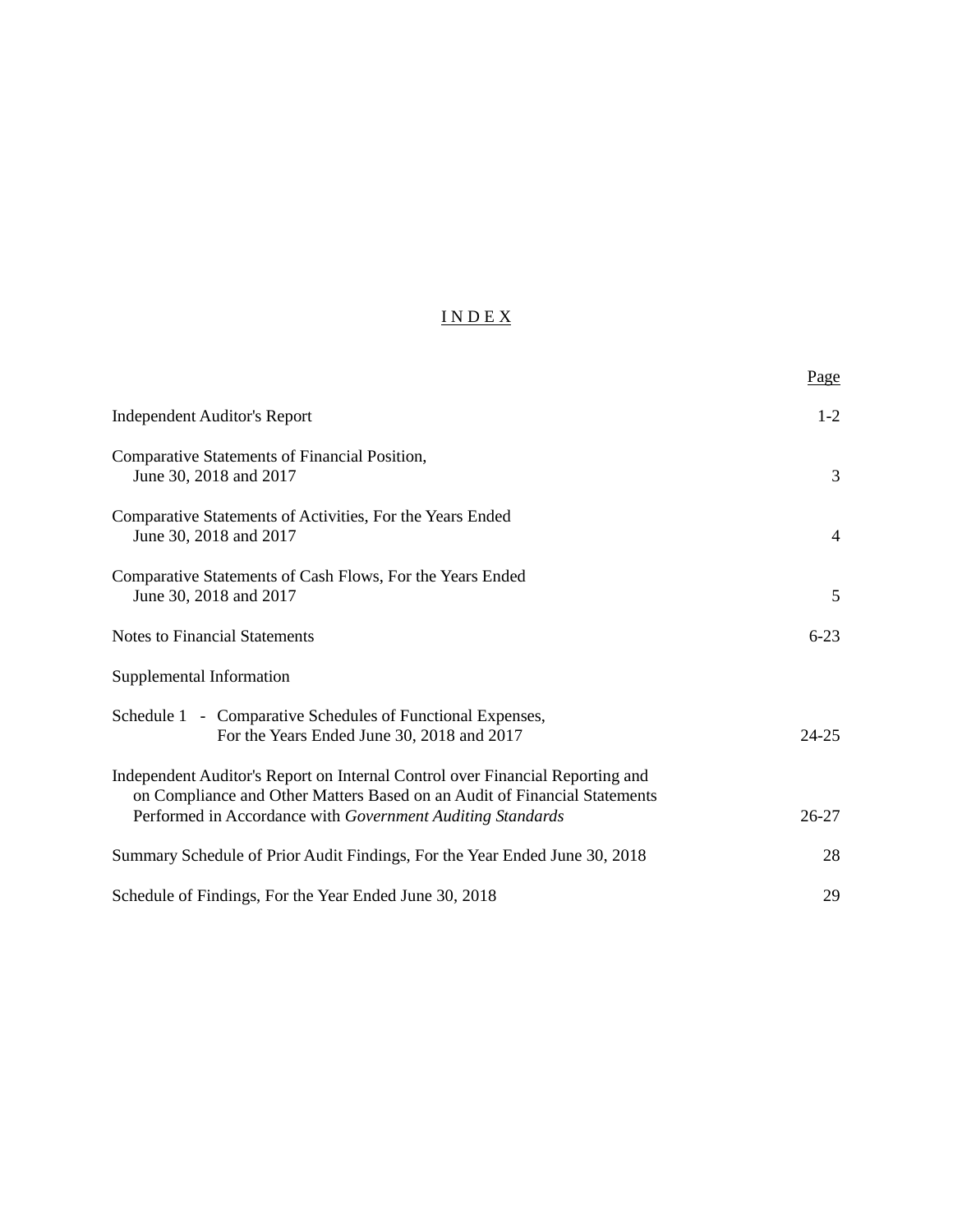# Kendall, Prebola and Jones, LLC

Certified Public Accountants

Board of Directors Harmony DC Public Charter Schools 62 T Street, NE Washington, DC 20002

#### INDEPENDENT AUDITOR'S REPORT

#### *Report on the Financial Statements*

We have audited the accompanying financial statements of the Harmony DC Public Charter Schools, (a nonprofit organization) which comprise the statements of financial position as of June 30, 2018 and 2017, and the related statements of activities and cash flows for the years then ended, and the related notes to the financial statements.

#### *Management's Responsibility for the Financial Statements*

Management is responsible for the preparation and fair presentation of these financial statements in accordance with accounting principles generally accepted in the United States of America; this includes the design, implementation, and maintenance of internal control relevant to the preparation and fair presentation of financial statements that are free from material misstatement, whether due to fraud or error.

#### *Auditor's Responsibility*

Our responsibility is to express an opinion on these financial statements based on our audits. We conducted our audits in accordance with auditing standards generally accepted in the United States of America and the standards applicable to financial audits contained in *Government Auditing Standards*, issued by the Comptroller General of the United States. Those standards require that we plan and perform the audit to obtain reasonable assurance about whether the financial statements are free from material misstatement.

An audit involves performing procedures to obtain audit evidence about the amounts and disclosures in the financial statements. The procedures selected depend on the auditor's judgment, including the assessment of the risks of material misstatement of the financial statements, whether due to fraud or error. In making those risk assessments, the auditor considers internal control relevant to the entity's preparation and fair presentation of the financial statements in order to design audit procedures that are appropriate in the circumstances, but not for the purpose of expressing an opinion on the effectiveness of the entity's internal control. Accordingly, we express no such opinion. An audit also includes evaluating the appropriateness of accounting policies used and the reasonableness of significant accounting estimates made by management, as well as evaluating the overall presentation of the financial statements.

We believe that the audit evidence we have obtained is sufficient and appropriate to provide a basis for our audit opinion.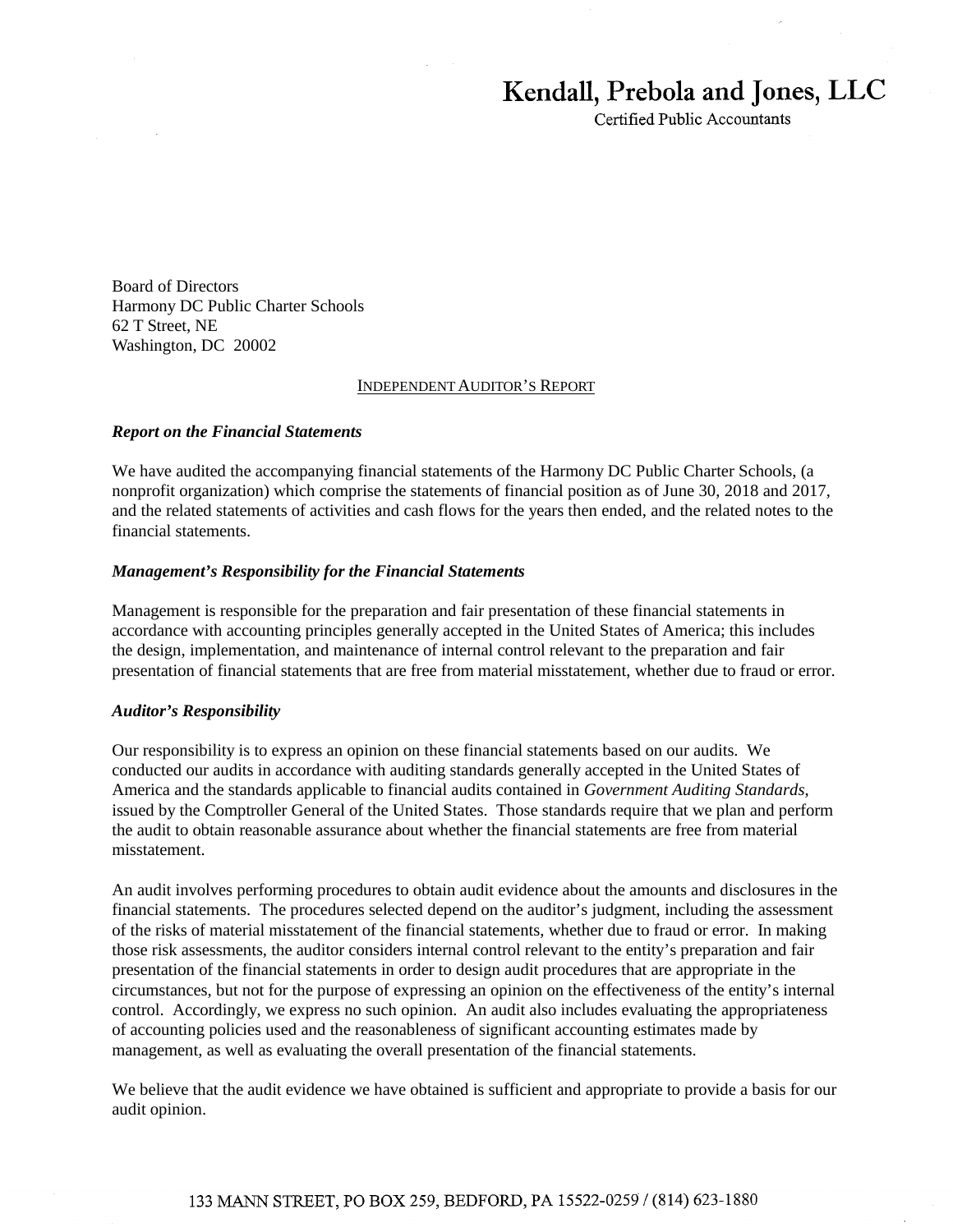### *Opinion*

In our opinion, the financial statements referred to above present fairly, in all material respects, the financial position of the Harmony DC Public Charter Schools as of June 30, 2018 and 2017, and the changes in its net assets and its cash flows for the years then ended in accordance with accounting principles generally accepted in the United States of America.

### *Report on Supplementary Information*

Our audit was conducted for the purpose of forming an opinion on the financial statements as a whole. The schedules of functional expenses are presented for purposes of additional analysis and are not a required part of the financial statements. Such information is the responsibility of management and was derived from and relates directly to the underlying accounting and other records used to prepare the financial statements. The information has been subjected to the auditing procedures applied in the audit of the financial statements and certain additional procedures, including comparing and reconciling such information directly to the underlying accounting and other records used to prepare the financial statements or to the financial statements themselves, and other additional procedures in accordance with auditing standards generally accepted in the United States of America. In our opinion, the information is fairly stated in all material respects in relation to the financial statements as a whole.

### *Other Reporting Required by Government Auditing Standards*

In accordance with *Government Auditing Standards*, we have also issued our report dated November 19, 2018, on our consideration of the Harmony DC Public Charter Schools' internal control over financial reporting and on our tests of its compliance with certain provisions of laws, regulations, contracts and grant agreements and other matters. The purpose of that report is solely to describe the scope of our testing of internal control over financial reporting and compliance and the results of that testing, and not to provide an opinion on the effectiveness of the Harmony DC Public Charter Schools' internal control over financial reporting or on compliance. That report is an integral part of an audit performed in accordance with *Government Auditing Standards* in considering the Harmony DC Public Charter Schools' internal control over financial reporting and compliance.

Kendall, Prebola and Jones

Kendall, Prebola and Jones Kendall, Prebola and Jones Certified Public Accountants Certified Public Accountants

Bedford, Pennsylvania November 19, 2018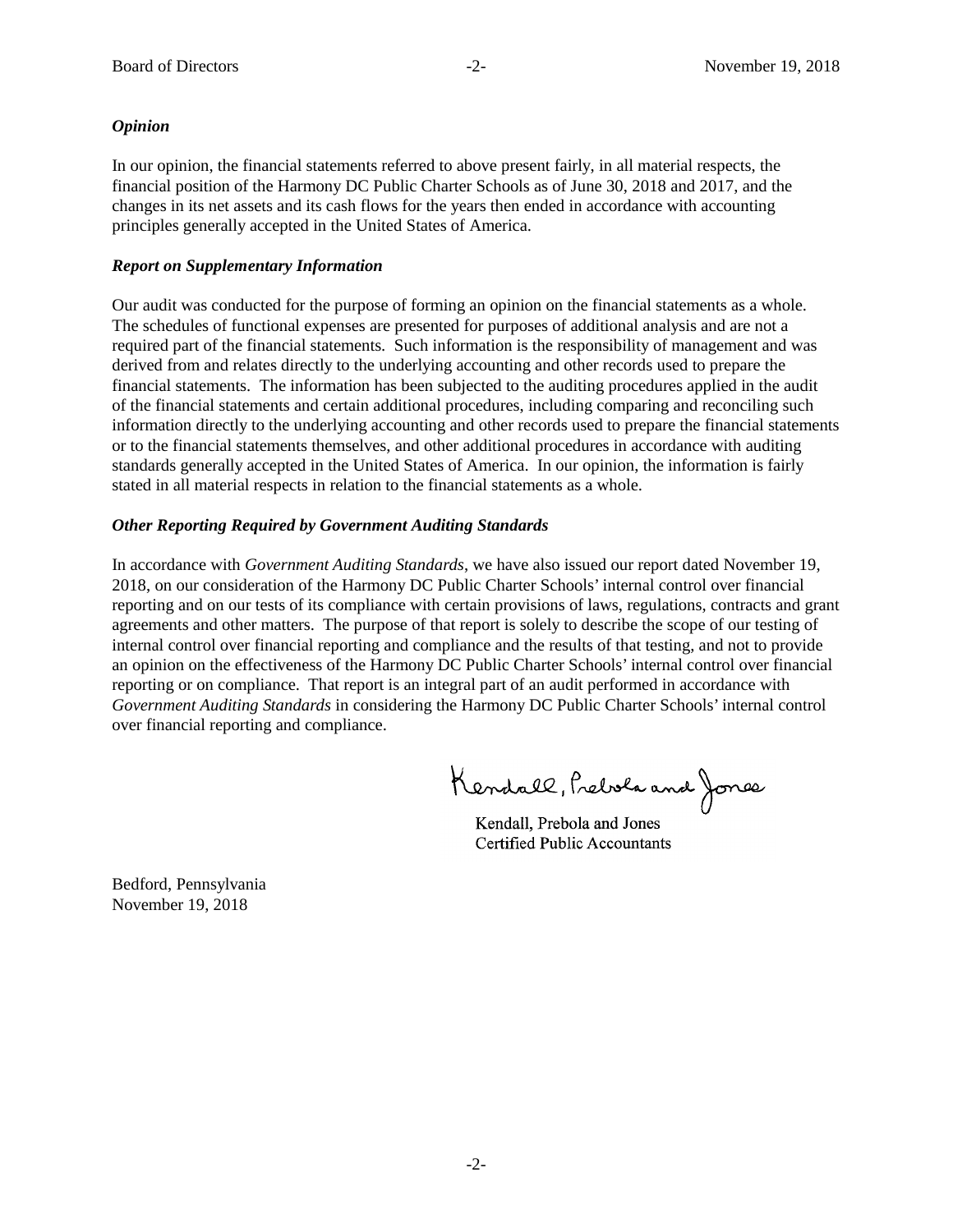# HARMONY DC PUBLIC CHARTER SCHOOLS COMPARATIVE STATEMENTS OF FINANCIAL POSITION JUNE 30, 2018 AND 2017

|                                                                                                                                                                                                                                                                                                                                                                                                          |               | June 30, 2018                                                                                 |                     | June 30, 2017                                                                                |
|----------------------------------------------------------------------------------------------------------------------------------------------------------------------------------------------------------------------------------------------------------------------------------------------------------------------------------------------------------------------------------------------------------|---------------|-----------------------------------------------------------------------------------------------|---------------------|----------------------------------------------------------------------------------------------|
| <b>ASSETS</b>                                                                                                                                                                                                                                                                                                                                                                                            |               |                                                                                               |                     |                                                                                              |
| <b>Current Assets:</b><br>Cash and Cash Equivalents<br><b>Accounts Receivable</b><br><b>Grants Receivable</b><br>Prepaid Expenses                                                                                                                                                                                                                                                                        | \$            | 377,265<br>8,807<br>27,989<br>11,895                                                          | \$                  | 202,657<br>12,523<br>49,474<br>3,310                                                         |
| <b>Total Current Assets</b>                                                                                                                                                                                                                                                                                                                                                                              | \$            | 425,956                                                                                       | \$                  | 267,964                                                                                      |
| <b>Fixed Assets:</b><br>Fixed Assets, Net of Accumulated Depreciation                                                                                                                                                                                                                                                                                                                                    | $\mathcal{L}$ | 94,507                                                                                        | $\frac{1}{2}$       | 168,789                                                                                      |
| <b>Total Fixed Assets</b>                                                                                                                                                                                                                                                                                                                                                                                | $\mathcal{L}$ | 94,507                                                                                        | $\mathcal{S}$       | 168,789                                                                                      |
| Other Assets:<br>Deposits                                                                                                                                                                                                                                                                                                                                                                                | \$            | 105,730                                                                                       | $\frac{1}{2}$       | 105,730                                                                                      |
| <b>Total Other Assets</b>                                                                                                                                                                                                                                                                                                                                                                                | \$            | 105,730                                                                                       | \$                  | 105,730                                                                                      |
| <b>TOTAL ASSETS</b>                                                                                                                                                                                                                                                                                                                                                                                      | $\frac{1}{2}$ | 626,193                                                                                       | \$                  | 542,483                                                                                      |
| <b>LIABILITIES AND NET ASSETS</b>                                                                                                                                                                                                                                                                                                                                                                        |               |                                                                                               |                     |                                                                                              |
| <b>Current Liabilities:</b><br>Accounts Payable and Accrued Expenses<br>Due to Related Party<br>Payroll Taxes and Related Liabilities<br>Accrued Interest Payable<br><b>Accrued Salaries and Leave</b><br><b>Unearned Revenue</b><br>Line of Credit<br><b>Current Portion of Deferred Rent</b><br>Current Portion of Capital Lease Payable<br><b>Total Current Liabilities</b><br>Long-Term Liabilities: | \$<br>\$      | 42,027<br>32,209<br>35,573<br>616<br>51,187<br>1,058<br>198,103<br>19,105<br>6,148<br>386,026 | \$<br>\$            | 30,211<br>32,209<br>15,493<br>515<br>59,653<br>1,833<br>198,210<br>9,270<br>1,359<br>348,753 |
| Deferred Rent<br>Less: Current Portion Deferred Rent<br>Capital Lease Payable<br>Less: Current Portion of Lease<br><b>Total Long-Term Liabilities</b>                                                                                                                                                                                                                                                    | \$<br>\$      | 19,105<br>(19, 105)<br>13,477<br>(6,148)<br>7,329                                             | \$<br>$\frac{1}{2}$ | 28,374<br>(9,270)<br>1,359<br>(1,359)<br>19,104                                              |
|                                                                                                                                                                                                                                                                                                                                                                                                          |               |                                                                                               |                     |                                                                                              |
| <b>Total Liabilities</b>                                                                                                                                                                                                                                                                                                                                                                                 | \$            | 393,355                                                                                       | $\frac{1}{2}$       | 367,857                                                                                      |
| Net Assets:<br>Unrestricted                                                                                                                                                                                                                                                                                                                                                                              | $\frac{1}{2}$ | 232,838                                                                                       | $\frac{1}{2}$       | 174,626                                                                                      |
| <b>Total Net Assets</b>                                                                                                                                                                                                                                                                                                                                                                                  | $\frac{1}{2}$ | 232,838                                                                                       | \$                  | 174,626                                                                                      |
| TOTAL LIABILITIES AND NET ASSETS                                                                                                                                                                                                                                                                                                                                                                         | $\mathcal{S}$ | 626,193                                                                                       | \$                  | 542,483                                                                                      |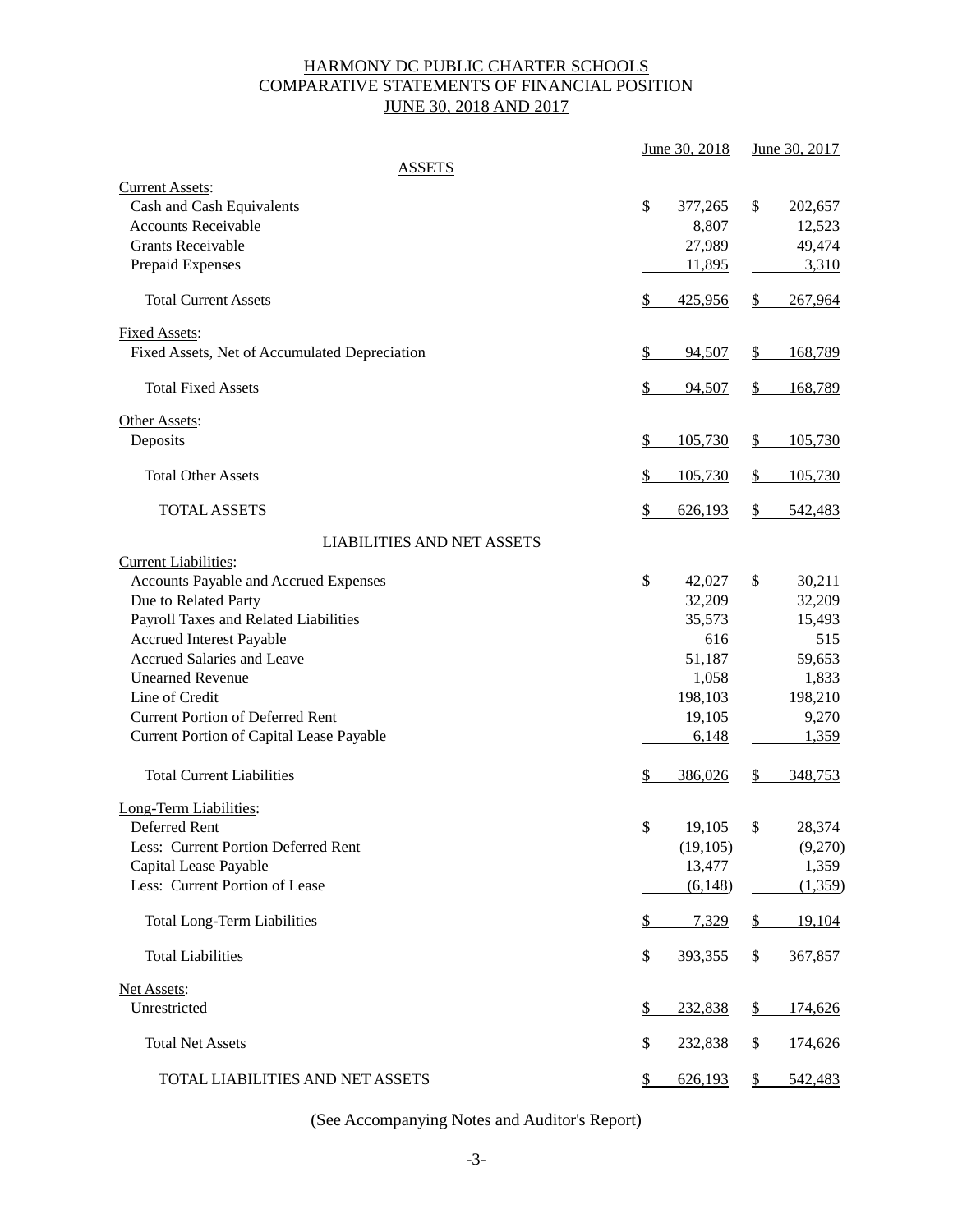### HARMONY DC PUBLIC CHARTER SCHOOLS COMPARATIVE STATEMENTS OF ACTIVITIES FOR THE YEARS ENDED JUNE 30, 2018 AND 2017

|                                           | June 30, 2018   |                                  |                                     | June 30, 2017 |                           |                 |  |
|-------------------------------------------|-----------------|----------------------------------|-------------------------------------|---------------|---------------------------|-----------------|--|
|                                           | Unrestricted    | Temporarily<br>Restricted        | Total                               | Unrestricted  | Temporarily<br>Restricted | Total           |  |
| Revenues and Other Support:               |                 |                                  |                                     |               |                           |                 |  |
| Per Pupil Funding Allocation              | \$<br>1,432,316 | $\$$                             | 1,432,316<br>\$                     | \$1,327,095   | \$                        | \$<br>1,327,095 |  |
| Per Pupil Funding Allocation - Facilities | 300,116         |                                  | 300,116                             | 303,028       |                           | 303,028         |  |
| <b>Federal Entitlements and Grants</b>    | 123,931         |                                  | 123,931                             | 305,237       |                           | 305,237         |  |
| <b>Donated Commodities</b>                | 4,139           |                                  | 4,139                               | 2,097         |                           | 2,097           |  |
| <b>State Government Grants</b>            | 13,541          |                                  | 13,541                              | 25,605        |                           | 25,605          |  |
| <b>Private Grants and Contributions</b>   | 490,000         | 8,000                            | 498,000                             | 51,005        | 3,466                     | 54,471          |  |
| Donated Services and Materials            | 48,208          |                                  | 48,208                              | 46,958        |                           | 46,958          |  |
| <b>Student Program Fees and Other</b>     | 5,187           |                                  | 5,187                               | 4,657         |                           | 4,657           |  |
| Interest Income                           | 104             |                                  | 104                                 | 14            |                           | 14              |  |
| Net Assets Released from Restrictions -   |                 |                                  |                                     |               |                           |                 |  |
| Satisfaction of Program Restrictions      | 8,000           | (8,000)                          |                                     | 3,466         | (3,466)                   |                 |  |
| Total Revenues, Gains and Other Support   | \$2,425,542     | \$<br>$\overline{\phantom{a}}$   | \$2,425,542                         | \$2,069,162   | \$                        | \$<br>2,069,162 |  |
| Expenses:                                 |                 |                                  |                                     |               |                           |                 |  |
| <b>Educational Services</b>               | \$<br>2,130,756 | \$                               | \$2,130,756                         | \$1,833,252   | \$                        | \$<br>1,833,252 |  |
| General and Administrative                | 236,574         |                                  | 236,574                             | 229,351       |                           | 229,351         |  |
| Fundraising                               |                 |                                  |                                     |               |                           |                 |  |
| <b>Total Expenses</b>                     | 2,367,330<br>\$ | \$                               | \$<br>2,367,330                     | \$2,062,603   | $\mathcal{S}$             | \$<br>2,062,603 |  |
| <b>Changes in Net Assets</b>              | \$<br>58,212    | $\$$<br>$\overline{\phantom{a}}$ | $\boldsymbol{\mathsf{S}}$<br>58,212 | \$<br>6,559   | $\boldsymbol{\mathsf{S}}$ | \$<br>6,559     |  |
| Net Assets at Beginning of Year           | 174,626         |                                  | 174,626                             | 168,067       |                           | 168,067         |  |
| Net Assets at End of Year                 | 232,838<br>\$   |                                  | 232,838                             | 174,626       | S                         | 174,626         |  |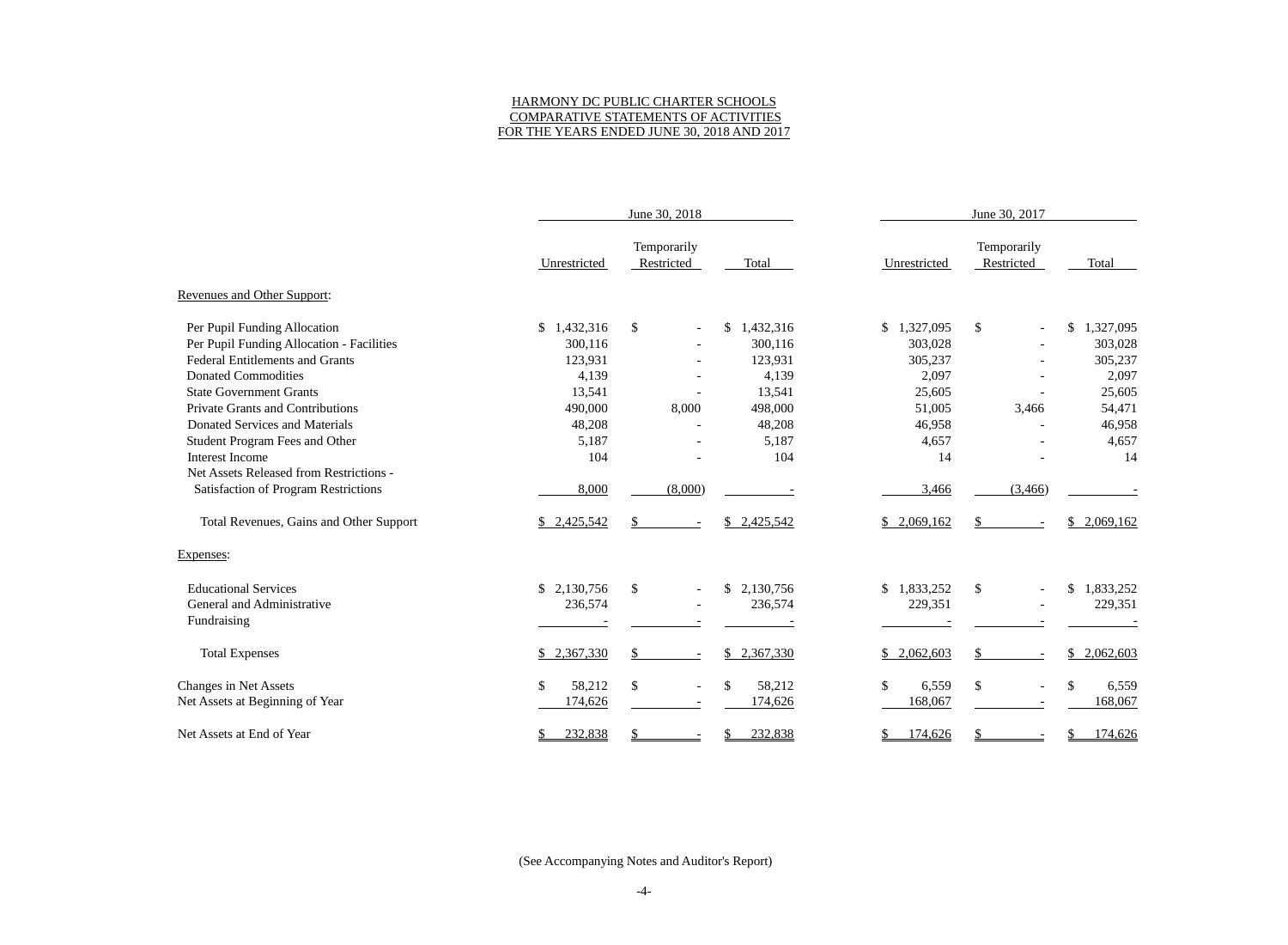# HARMONY DC PUBLIC CHARTER SCHOOLS COMPARATIVE STATEMENTS OF CASH FLOWS FOR THE YEARS ENDED JUNE 30, 2018 AND 2017

|                                                             | June 30, 2018 |               | June 30, 2017 |
|-------------------------------------------------------------|---------------|---------------|---------------|
| <b>Cash Flows from Operating Activities:</b>                |               |               |               |
| <b>Changes in Net Assets</b>                                | \$<br>58,212  | \$            | 6,559         |
| Adjustments to Reconcile Changes in Net Assets to Net       |               |               |               |
| Cash Flows from Operating Activities:                       |               |               |               |
| Depreciation and Amortization                               | 92,300        |               | 98,556        |
| Accounts Receivable - (Increase)/Decrease                   | 3,716         |               | 37,026        |
| Grants Receivable - (Increase)/Decrease                     | 21,485        |               | (14,004)      |
| Prepaid Expenses - (Increase)/Decrease                      | (8,585)       |               | (505)         |
| Accounts Payable - Increase/(Decrease)                      | 11,816        |               | 4,913         |
| Payroll Taxes and Related Liabilities - Increase/(Decrease) | 20,080        |               | 3,308         |
| Accrued Interest Payable - Increase/(Decrease)              | 101           |               | 465           |
| Accrued Salaries and Leave - Increase/(Decrease)            | (8, 466)      |               | 13,978        |
| Unearned Revenue - Increase/(Decrease)                      | (775)         |               | 1,833         |
| Deferred Rent - Increase/(Decrease)                         | (9,269)       |               | (89, 722)     |
| Net Cash Flows from Operating Activities                    | \$<br>180,615 | $\frac{1}{2}$ | 62,407        |
| <b>Cash Flows from Investing Activities:</b>                |               |               |               |
| <b>Purchase of Fixed Assets</b>                             | \$            | \$            | (45,089)      |
| Payments for Leasehold Improvements                         |               |               | (9,005)       |
| Net Cash Flows from Investing Activities                    | \$            | \$            | (54,094)      |
| <b>Cash Flows from Financing Activities:</b>                |               |               |               |
| Payments on Line of Credit                                  | \$<br>(107)   | \$            |               |
| Payments on Capital Lease                                   | (5,900)       |               | (7,876)       |
| Net Cash Flows from Financing Activities                    | \$<br>(6,007) | \$            | (7, 876)      |
| Net Increase in Cash and Cash Equivalents                   | \$<br>174,608 | \$            | 437           |
| Cash and Cash Equivalents at Beginning of Year              | 202,657       |               | 202,220       |
| Cash and Cash Equivalents at End of Year                    | \$<br>377,265 | \$            | 202,657       |

### Supplemental Disclosures:

- a) Interest in the amount of \$13,576 and \$11,700, respectively, was paid during the years ended June 30, 2018 and 2017.
- b) No income taxes were paid during the years ended June 30, 2018 and 2017.

### Non-Cash Disclosures:

a) During the year ended June 30, 2018, the Charter School purchased two photocopiers in the amount of \$18,017 by financing through a capital lease.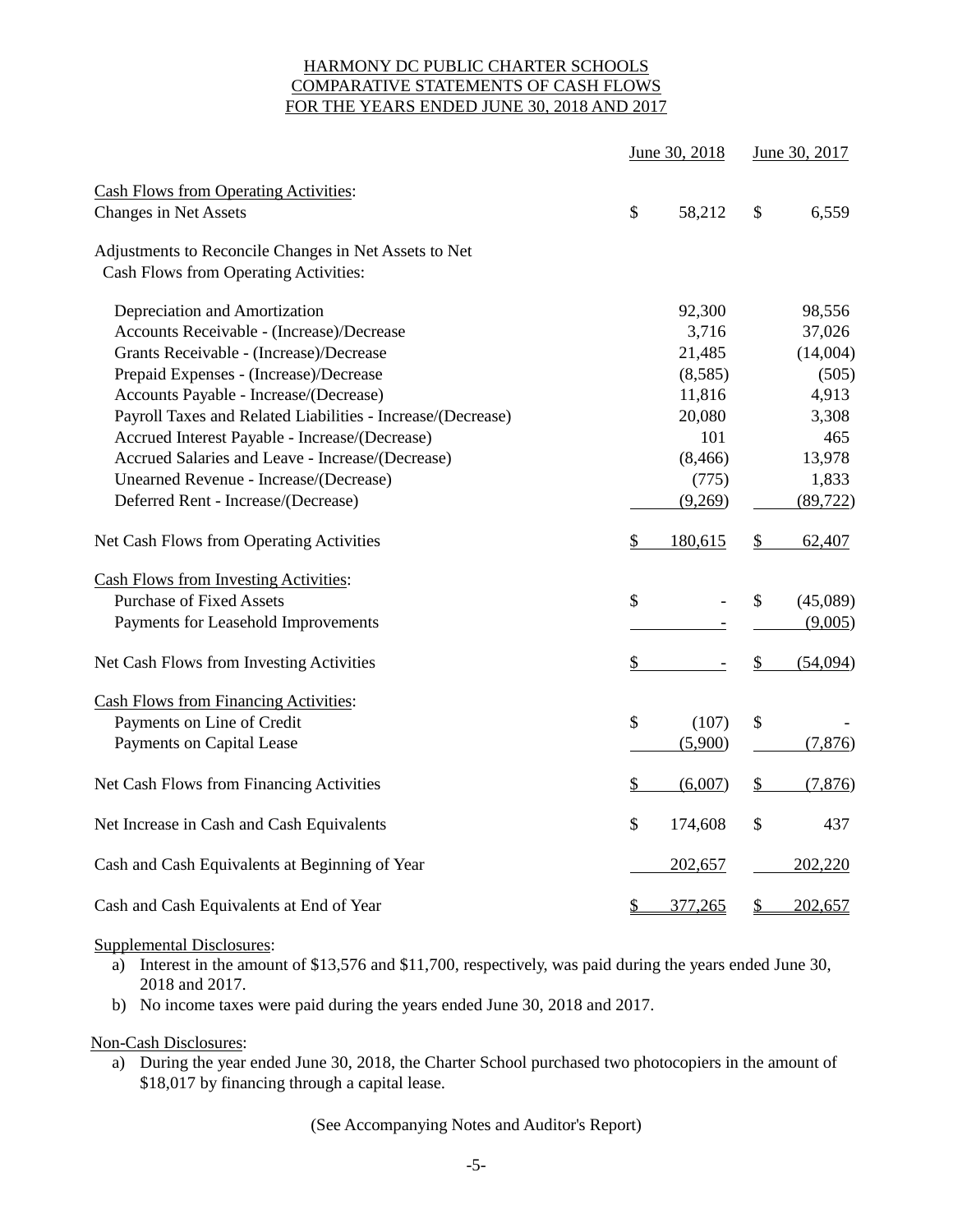The Harmony DC Public Charter Schools (the Charter School), a District of Columbia Not-for-Profit Corporation was incorporated on February 20, 2014, exclusively for educational purposes. The Charter School operates as part of the District of Columbia Public School System. The mission of the Charter School is to prepare students for higher learning in a safe, caring, and collaborative atmosphere through a quality learner-centered educational program with a strong emphasis on science, technology, engineering, and mathematics.

The Charter School's primary sources of support are local appropriations for charter schools from the District of Columbia. The Charter School also receives federal entitlement funding through the Office of the State Superintendent of Education.

### 1. SUMMARY OF SIGNIFICANT ACCOUNTING POLICIES:

The significant accounting policies of the Charter School are summarized below:

(a) Basis of Accounting and Presentation:

The accompanying financial statements have been prepared on the accrual basis of accounting, which presents financial position, activities, functional expenses, and cash flows in accordance with accounting principles generally accepted in the United States of America.

(b) Revenue Recognition:

#### **Contributions**

The Charter School has adopted Financial Accounting Standards Board ASC No. 958-605-25, *Accounting for Contributions Received and Contributions Made.* As such, contributions are recognized as revenue when they are received or unconditionally pledged.

All contributions are available for unrestricted use unless specifically restricted by the donor. Contributions and promises to give with donor-imposed conditions are recognized as unrestricted support when the conditions on which they depend are substantially met. Contributions and promises to give with donor-imposed restrictions are reported as temporarily restricted support. Unconditional promises to give due in the next year are recorded at their net realizable value. An allowance for uncollectible contributions receivable is provided based upon management's judgement, including such factors as prior collection history and type of contribution.

The Charter School reports gifts of equipment as unrestricted support unless explicit donor stipulations specify how the donated assets must be used. The Charter School reports expirations of donor restrictions when the donated or acquired assets are placed in service.

### **Federal and Charter School Funding**

The Charter School receives a student allocation from the District of Columbia as well as federal funding to cover the cost of academic expenses. The student allocation is on a per pupil basis and includes the academic year funding, special education funding, and a facilities allocation. The Charter School recognizes this funding in the year in which the school term is conducted. Funding received in advance of the school term is recorded as deferred revenue. Federal entitlements are recognized based on the allowable costs incurred.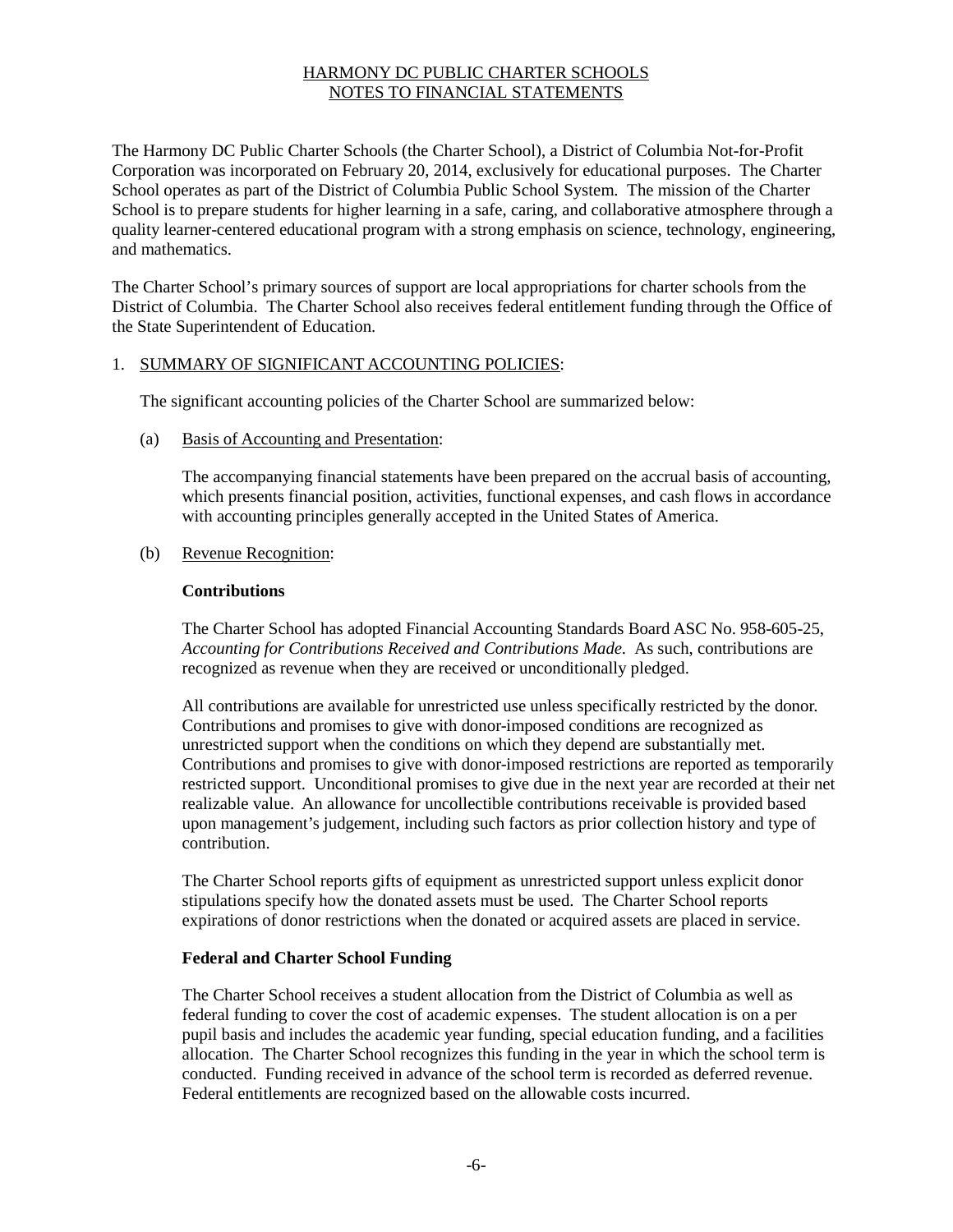# 1. SUMMARY OF SIGNIFICANT ACCOUNTING POLICIES: (Continued)

### (b) Revenue Recognition: (Continued)

### **Extended Learning Program**

The Charter School's school day runs from 8:00 a.m. to 3:00 p.m. Monday through Friday. To provide additional learning opportunities and support the needs of parents and families, the Charter School offers an extended learning program beginning each day at dismissal and running through 6 p.m. The Charter School partnered with the YMCA to provide after care at the school building for a portion of the year at which point the service was then offered by school personnel free of charge to the student families. While the Charter School's school day is free and open to all residents of the District of Columbia, participation in the aftercare program through the YMCA required a weekly membership fee, which ranged from full tuition to reduced tuition based on a sliding scale for families that qualify.

#### (c) Corporate Taxes:

The Charter School is exempt from federal and state income taxes (other than on unrelated business income) under the provisions of Section  $501(c)(3)$  of the Internal Revenue Code and similar state income tax laws. Exemption from District of Columbia income taxes was granted to the Charter School effective February 20, 2014. Accordingly, no provisions for income taxes have been provided for in the accompanying financial statements. The Charter School has been classified as other than a private foundation under Section  $509(a)(1)$  of the Internal Revenue Code and accordingly contributions qualify as a charitable tax deduction by the contributor under Section  $170(b)(1)(A)(ii)$ . The Charter School did not have any net unrelated business income for the years ended June 30, 2018 and 2017.

The Charter School is also exempt from District of Columbia sales and personal property taxes.

(d) Grants:

#### **Government Grants**

The Charter School receives grants from federal and state governmental agencies for various purposes in the form of exchange transactions. Receivables related to grant awards are recorded to the extent unreimbursed expenses have been incurred for the purposes specified by an approved grant award. Funds received in advance for these types of grants and those that are unexpended as of year-end are reflected as a deferred revenue.

### **Foundation Grants**

Grant revenues from foundations are recognized as increases in unrestricted net assets unless use of related assets is limited by donor-imposed restrictions. Expenses are reported as decreases in unrestricted net assets. Expiration of temporary restrictions (i.e. the donorstipulated purpose has been fulfilled and/or the stipulated time period has elapsed) is reported as net assets released from restrictions between the applicable classes of net assets.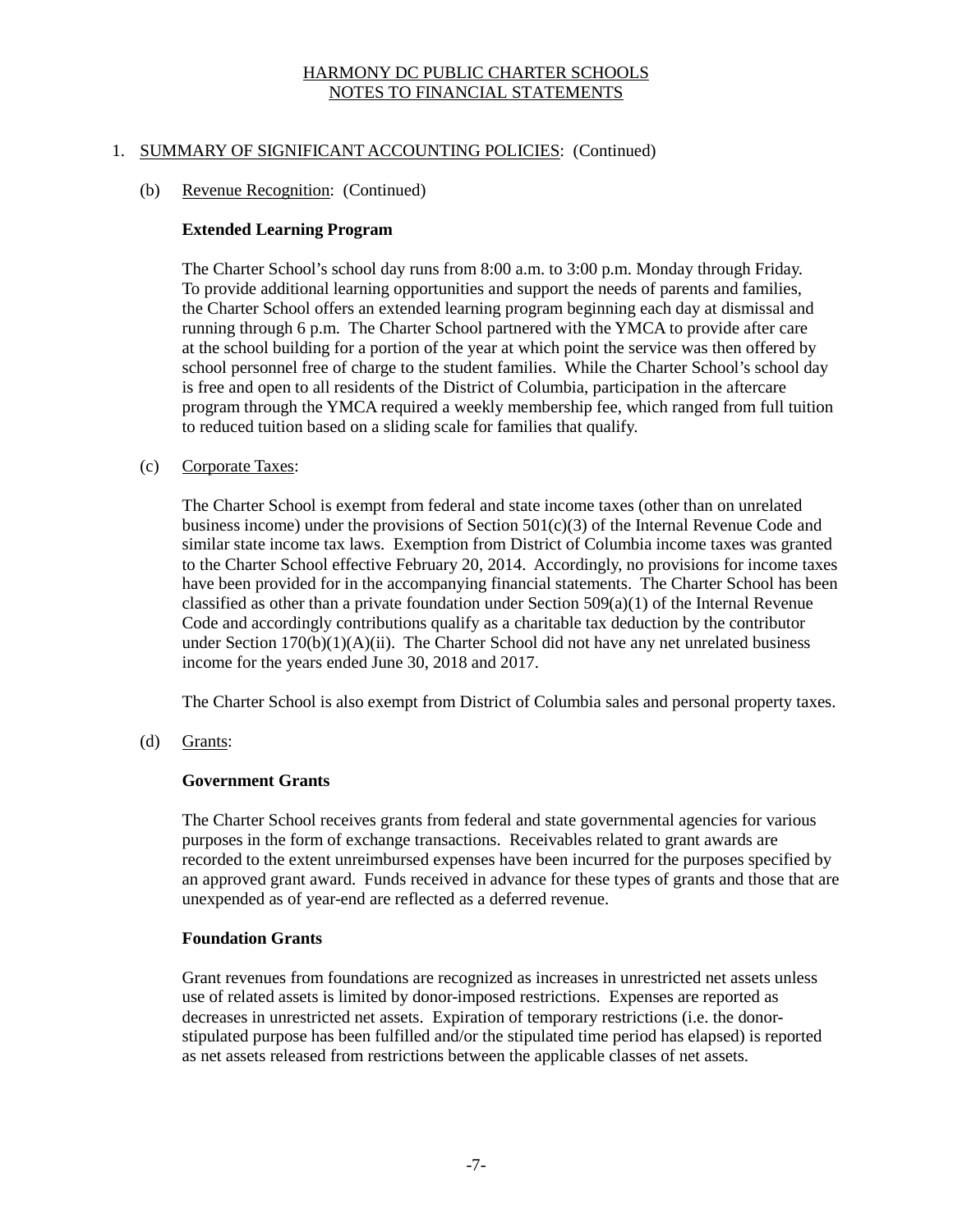### 1. SUMMARY OF SIGNIFICANT ACCOUNTING POLICIES: (Continued)

### (e) Net Assets:

The Charter School has adopted Financial Accounting Standards Board ASC No. 958-205-05, *Financial Statements of Not-for-Profit Organizations*. Under FASB ASC No. 958-205-05, the Charter School is required to report information regarding its financial position and activities according to three classes of net assets.

Net assets and revenues, expenses, gains, and losses are classified based on the existence or absence of donor-imposed restrictions. Accordingly, net assets of the Charter School and changes therein are classified and reported as follows:

#### **Unrestricted Net Assets**

Unrestricted net assets are defined as net assets that are not subject to donor-imposed restrictions and over which the Board of Directors has discretionary control. This classification includes net assets subject to donor-imposed conditions, which have been met in the current year and net assets subject to donor-imposed restrictions that have been released from restrictions.

#### **Temporarily Restricted Net Assets**

Temporarily restricted net assets are defined as net assets subject to donor-imposed restrictions that may or will be met, either by actions of the Charter School and/or the passage of time. When a restriction expires, temporarily restricted net assets are reclassified to unrestricted net assets and reported in the statement of activities as net assets released from restrictions. There were no temporarily restricted net assets available at June 30, 2018 or 2017.

Net assets were released from donor restrictions by incurring expenses satisfying the restricted purposes, the passage of time, or by occurrence of other events specified by donors for the following programs:

|                                                            |  | June 30, 2018 | June 30, 2017 |       |  |
|------------------------------------------------------------|--|---------------|---------------|-------|--|
| <b>Board Recruitment</b><br><b>Playground Construction</b> |  | 8,000<br>-    |               | 3.466 |  |
| Total                                                      |  | -8.000-       |               | 3.466 |  |

### **Permanently Restricted Net Assets**

Permanently restricted net assets are defined as net assets subject to donor-imposed stipulations that requires the net assets be maintained permanently by the Charter School. Generally, the donors of these assets permit the use of all or part of the income earned on any related investments for general or specific purposes. The Charter School did not have any permanently restricted net assets as of June 30, 2018 or 2017.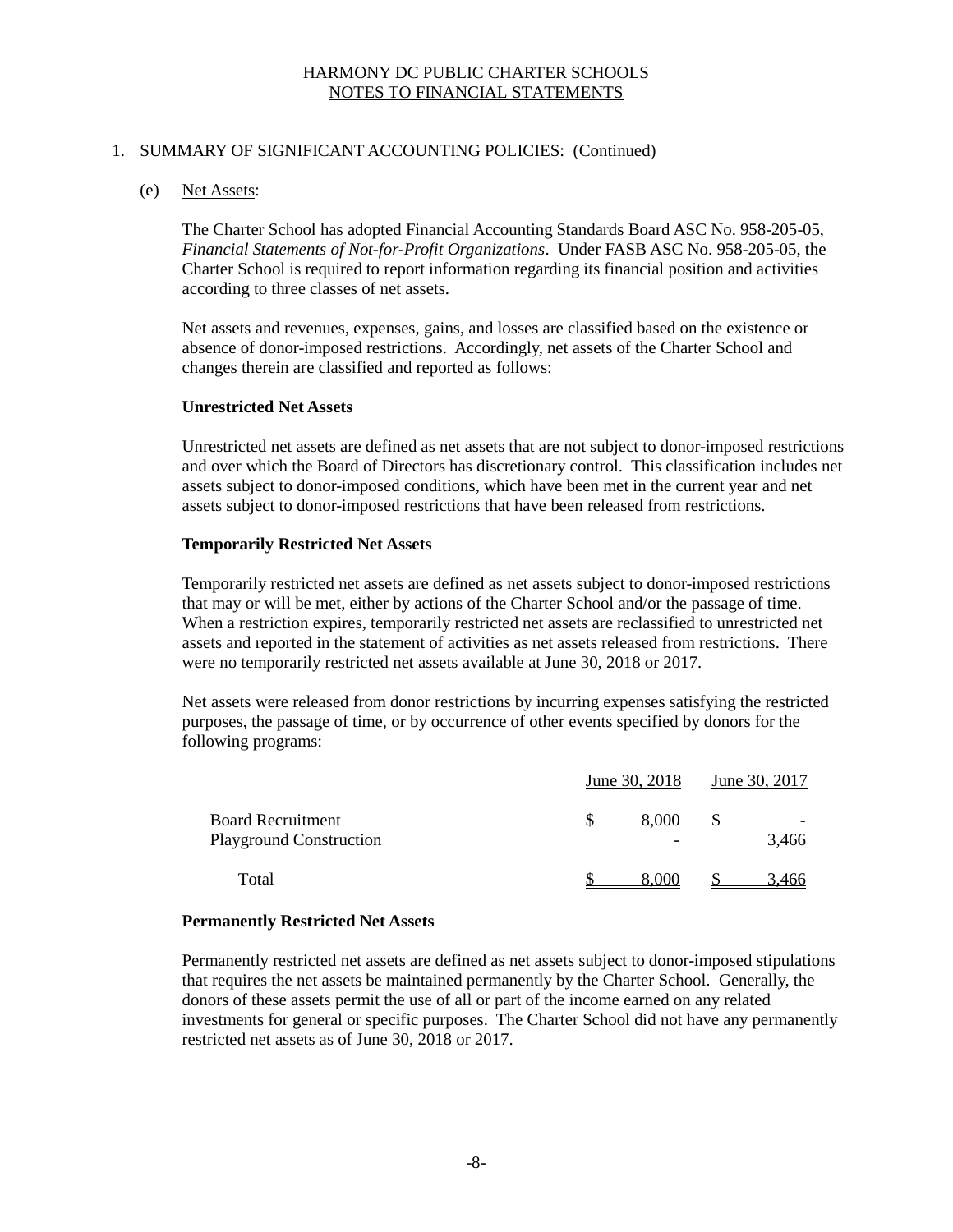# 1. SUMMARY OF SIGNIFICANT ACCOUNTING POLICIES: (Continued)

# (f) Donated Services and Materials:

Donated services and materials are recognized as contributions in accordance with FASB ASC 958, *Accounting for Contributions Received and Contributions Made*, if the services received create or enhance nonfinancial assets or require specialized skills, and are provided by individuals possessing those skills, and would typically need to be purchased if not provided by donation. Contributed services and promises to give services that do not meet the above criteria are not recognized. The time contributed by the Charter School's Board of Directors is uncompensated and is not reflected as donated services. In-kind contributions are recorded in the statement of activities at estimated fair value and recognized as revenue and expense (or an asset) in the period they are received.

The estimated value of donated services has been recorded in the financial statements as follows:

|                                      | June 30, 2018 | June 30, 2017 |        |  |
|--------------------------------------|---------------|---------------|--------|--|
| <b>Intellectual Property License</b> | 48.208        |               | 46.958 |  |
| Total                                | 48.208        |               | 46.958 |  |

### (g) Basic Programs:

Harmony Public Charter Schools' Science, Technology, Engineering, and Math (STEM) Program aims to prepare each student for higher education with a strong emphasis on Science, Technology, Engineering, and Mathematics. The program provides curriculum, instructional resources, and professional development for STEM teachers. Harmony STEM program is a part of Harmony Public Charter Schools'Academic Department that involves a team of curriculum specialists, instructional coaches, and lead teachers in Harmony Public Schools System.

Harmony STEM program has the following components:

- Project Based Learning Program (PBL): Harmony provides curriculum, instructional resources, and PBL training to the teachers. Instructional administrators and STEM coordinator support teachers on site to assist the implementation of PBL.
- Professional Development: Harmony believes that content-focused professional development is a critical need to ensure the quality of teaching science and mathematics. Our STEM training model has two major components; the mastery of content knowledge and delivery of the content with effective instructional practices.
- STEM Culture: The department also provides strategies and resources for schools to build STEM school atmosphere connecting the students to higher education. We design a variety of opportunities for students to take STEM education "beyond the classroom" and see how today's instruction connects to career and lifelong learning.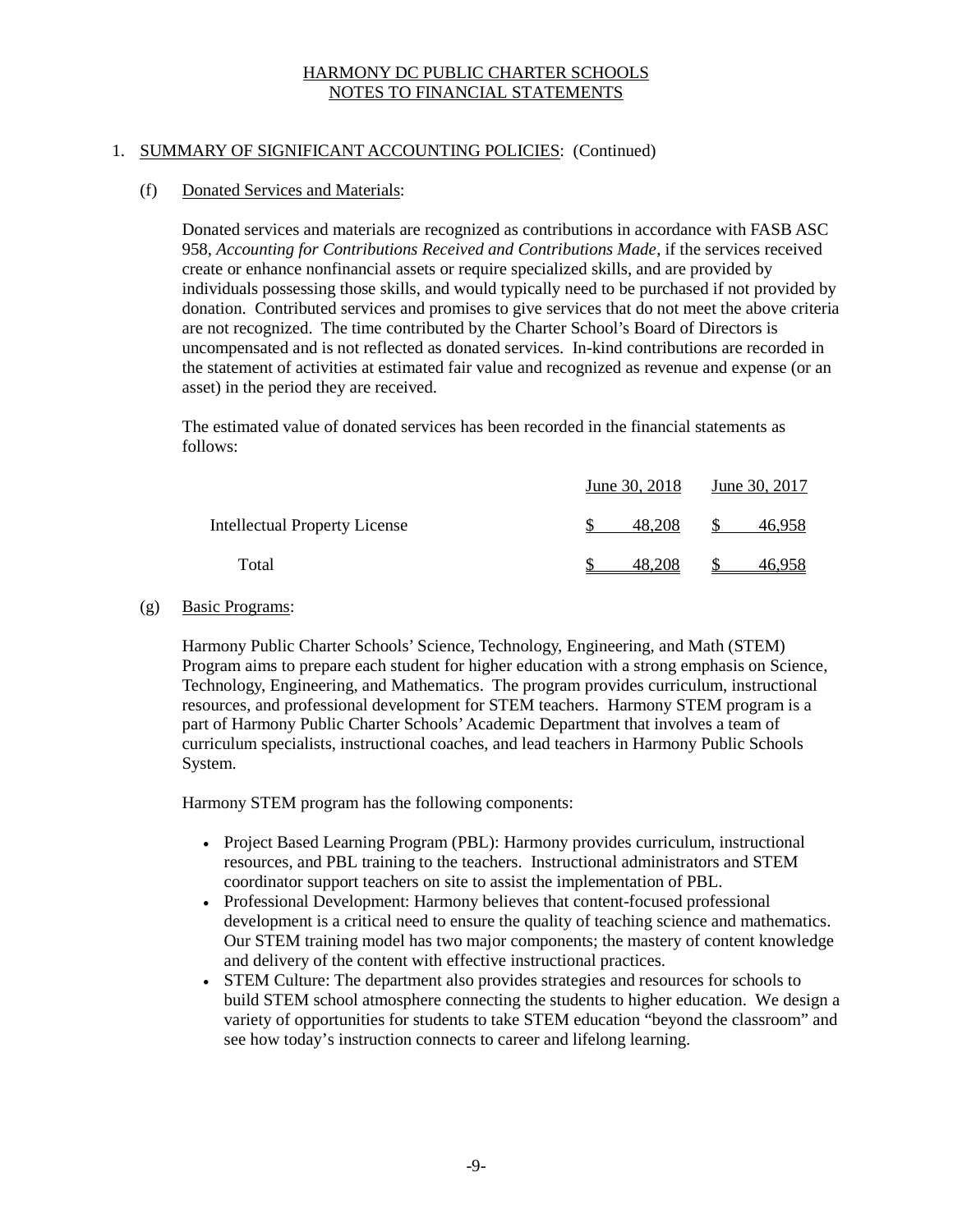# 1. SUMMARY OF SIGNIFICANT ACCOUNTING POLICIES: (Continued)

### (g) Basic Programs: (Continued)

# **APPROACH**

We are known for our project-based, hands-on approach to learning. Our approach is born out of the belief that kids learn best by exploring, discovering, and collaborating in carefully matched small groups. This is equally true in science and math as it is in English literature or art.

This constructivist approach is a lot like tinkering. It encourages students to draw connections between disciplines and build on their previous experience. It gives them the time and space to test their ideas and to figure out how things in the world work. It shows them that you have to fail a lot in order to learn and that failure is at the heart of innovation and invention. This is the way 21<sup>st</sup> century skills are built.

We believe that our small classrooms and collaborative learning style create an inviting, safe, and purposeful environment where students thrive. Walk into any classroom and you will see children peacefully solving their conflicts with the loving support of our dedicated teachers. Our behavioral expectations are clear and our students happily rise to meet them. Harmony's friendly and respectful atmosphere is contagious and carries on well after school is over.

School has an extended day model. Students receive extra 5 hours of Math and ELA instruction weekly. Teachers are able to deliver data-driven, individualized, center-based instruction. Math and reading interventionists are able to meet academically struggling students twice a week in small groups or one-on-one to give intensive academic support to the students.

### **ASSESSMENT**

We use Amplify's DIBELS NEXT and Reading 3D, NWEA's MAP, Achievement Network (ANet), and i-READY assessments to measure student growth and grade-level proficiency in math, reading, and language usage, taking a baseline at the beginning of the year and one at midterms. Progress monitoring assessments are used once a month to track student achievement more closely. The resulting data gives our teachers essential information about what each student knows so that they can create tutoring rosters, small groups, and targeted instructional plans to reinforce, develop, or introduce specific skills and concepts.

# **PROFESSIONAL DEVELOPMENT**

Continuous and embedded professional development is the key for raising student achievement and we take it seriously at Harmony. Every Wednesday afternoon our teachers collaborate in a Professional Learning Community (PLC) to share their struggles and what works in a focused and powerful way. Outside of the formal PLC structure, our teachers share their planning periods every day. Informally, you will often see our teachers working together after school into the evening hours.

Customizable professional learning maps are built-in online to our math, English language arts, and science curricula. It allows teachers to reflect on and take control of their own PD, building content knowledge and instructional capacity that they can take directly to the classroom.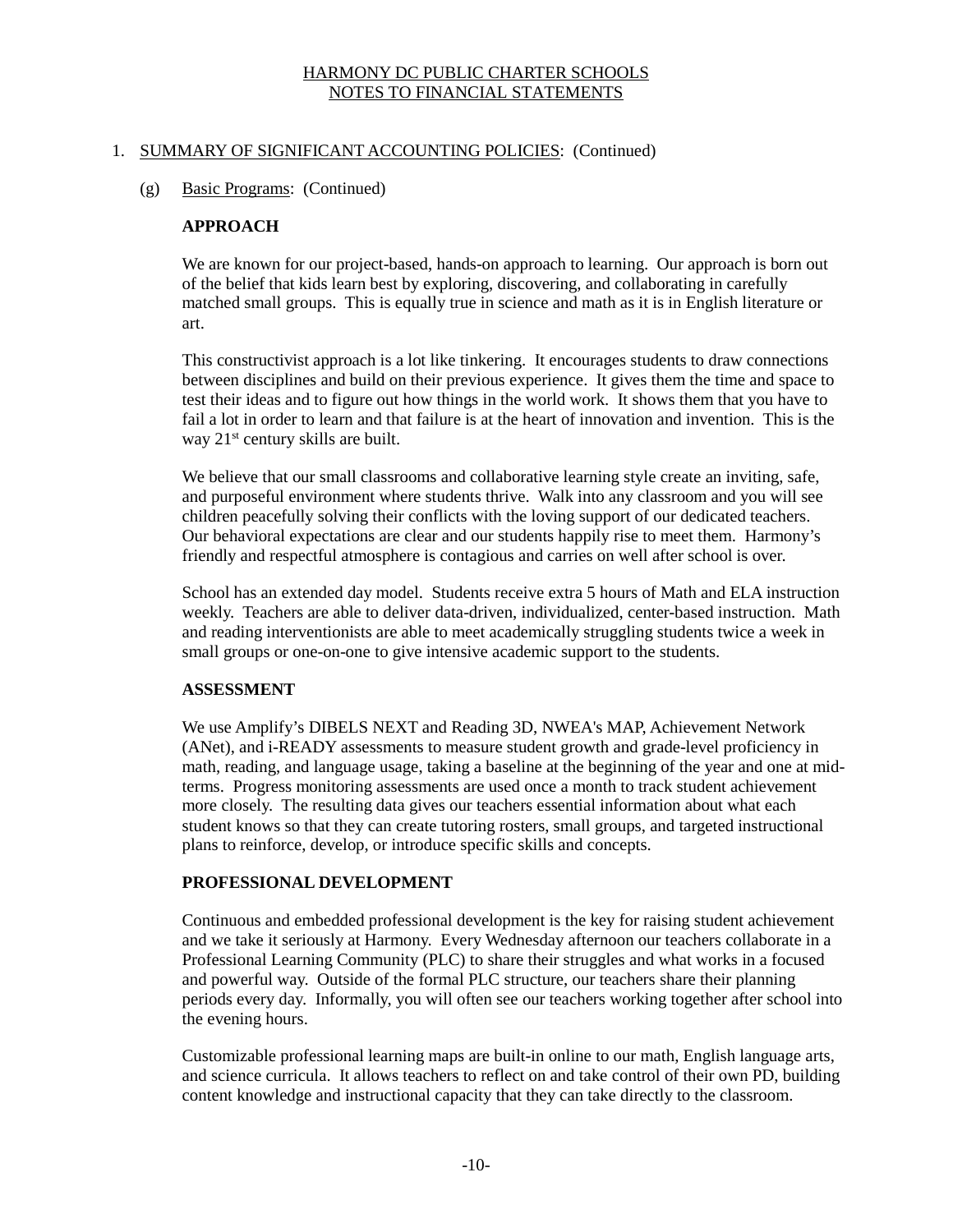# 1. SUMMARY OF SIGNIFICANT ACCOUNTING POLICIES: (Continued)

#### (h) Functional Expense Allocation Policies and Procedures:

Management has elected to prepare a schedule of functional expenses that is presented as supplemental information to the financial statements. The schedule of functional expenses presents an allocation of each expense category between program services, general and administrative, and fundraising activities. Program service costs pertain to educating students. General and administrative costs pertain to supporting activities. Fundraising costs relate to fundraising activities such as special events, fundraisers and the soliciting of contributions.

Management has established functional expense allocation policies and procedures based on a reasonable analysis of cost drivers and reasonable allocation estimates based on financial results and industry standards.

Direct costs, where identifiable, are allocated in whole to the appropriate functional category. Direct student expenses (textbooks, materials, instructional supplies, assessment material, contract educational services, and food service) are allocated entirely to program services.

Personnel expenses for salaries are allocated based on the employee's function and management estimates of time spent on particular activities. Personnel expenses for salaries are divided into employee categories (executive, teachers, support staff, etc.) and then a percentage of time spent on program services, general and administrative activities, and fundraising activities is applied. All other personnel expenses (employee benefits, payroll taxes, staff development) are allocated based on the weighted average allocation of the direct salaries.

Other expenses that are not directly identifiable by program are allocated based on management estimates of use of resources. For other expenses where it would not be appropriate to designate 100 percent as a program service cost, general and administrative cost, or fundraising cost, the allocation formula for personnel expenses is utilized for cost allocation purposes.

### (i) Use of Estimates:

The preparation of financial statements in conformity with accounting principles generally accepted in the United States of America requires management to make estimates and assumptions that affect the reported amounts of assets, liabilities, the disclosure of contingent assets and liabilities at the date of the financial statements, and the reported amounts of support and revenues and expenses during the reporting period. Actual results could differ from those estimates.

### (j) Recognition of Salary Expense:

Salary expense is recognized in the year the service is rendered, which coincides with the academic year. Salaries unpaid at June 30 are recognized as expense and accrued salaries.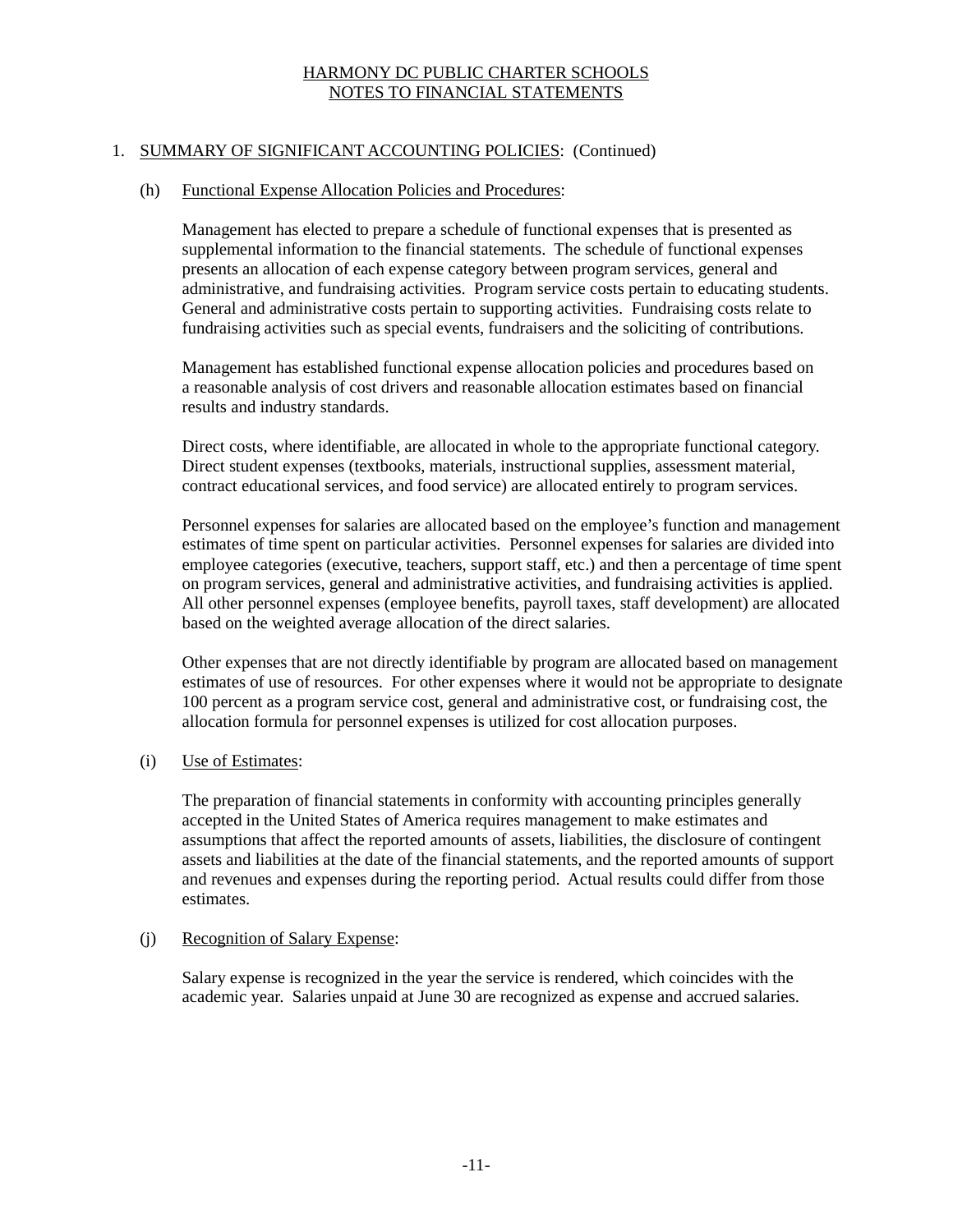# 1. SUMMARY OF SIGNIFICANT ACCOUNTING POLICIES: (Continued)

### (k) Fair Value of Certain Financial Instruments:

Some of the Charter School's financial instruments are not measured at fair value on a recurring basis but nevertheless are recorded at amounts that approximate fair value due to their liquid or short-term nature. Such accounts include cash, accounts receivable, prepaid expenses, accounts payable, and accrued expenses.

### (l) Reclassifications:

Certain accounts in the prior year financial statements have been reclassified for comparative purposes to conform with the presentation in the current year financial statements. These reclassifications had no effect on the change in net assets or to total net assets from the prior years.

### 2. ACCOUNTING FOR UNCERTAIN TAX POSITIONS:

Accounting principles generally accepted in the United States of America provide consistent guidance for the accounting for uncertainty in income taxes recognized in the Charter School's financial statements and prescribe a threshold of "more likely than not" for recognition of tax positions taken or expected to be taken in a tax return. The Harmony DC Public Charter Schools performed an evaluation of uncertain tax positions for the year ended June 30, 2018, and determined that there were no matters that would require recognition in the financial statements or that may have any effect on its tax-exempt status. As of June 30, 2018, the statute of limitations for tax years 2014 through 2016 remains open with the U.S. federal jurisdiction or the various states and local jurisdictions in which the Charter School files tax returns. It is the Charter School's policy to recognize interest and/or penalties related to uncertain tax positions, if any, in income tax expense. As of June 30, 2018, the Charter School had no accruals for interest and/or penalties.

#### 3. CASH AND CASH EQUIVALENTS:

Cash and cash equivalents at year end consisted of the following:

|                                                         |   | June 30, 2018    | June 30, 2017 |                |  |
|---------------------------------------------------------|---|------------------|---------------|----------------|--|
| Checking Account - Non Interest Bearing<br>Money Market | S | 367,729<br>9.536 |               | 202,324<br>333 |  |
| Total                                                   |   | 377.265          |               | 202.657        |  |

For purposes of the cash flow statement and financial statement presentation, cash and cash equivalents are short term, highly liquid investments with original maturities of three months or less.

The Charter School maintains its operating funds in various financial institutions in the form of a non-interest bearing business checking and a money market. These accounts are covered under the Federal Deposit Insurance Corporation (FDIC) Program. Federal Deposit Insurance Corporation insurance coverage is \$250,000 per account category. Deposits held in non-interest-bearing transaction accounts are aggregated with interest-bearing deposits and the combined total is insured up to \$250,000.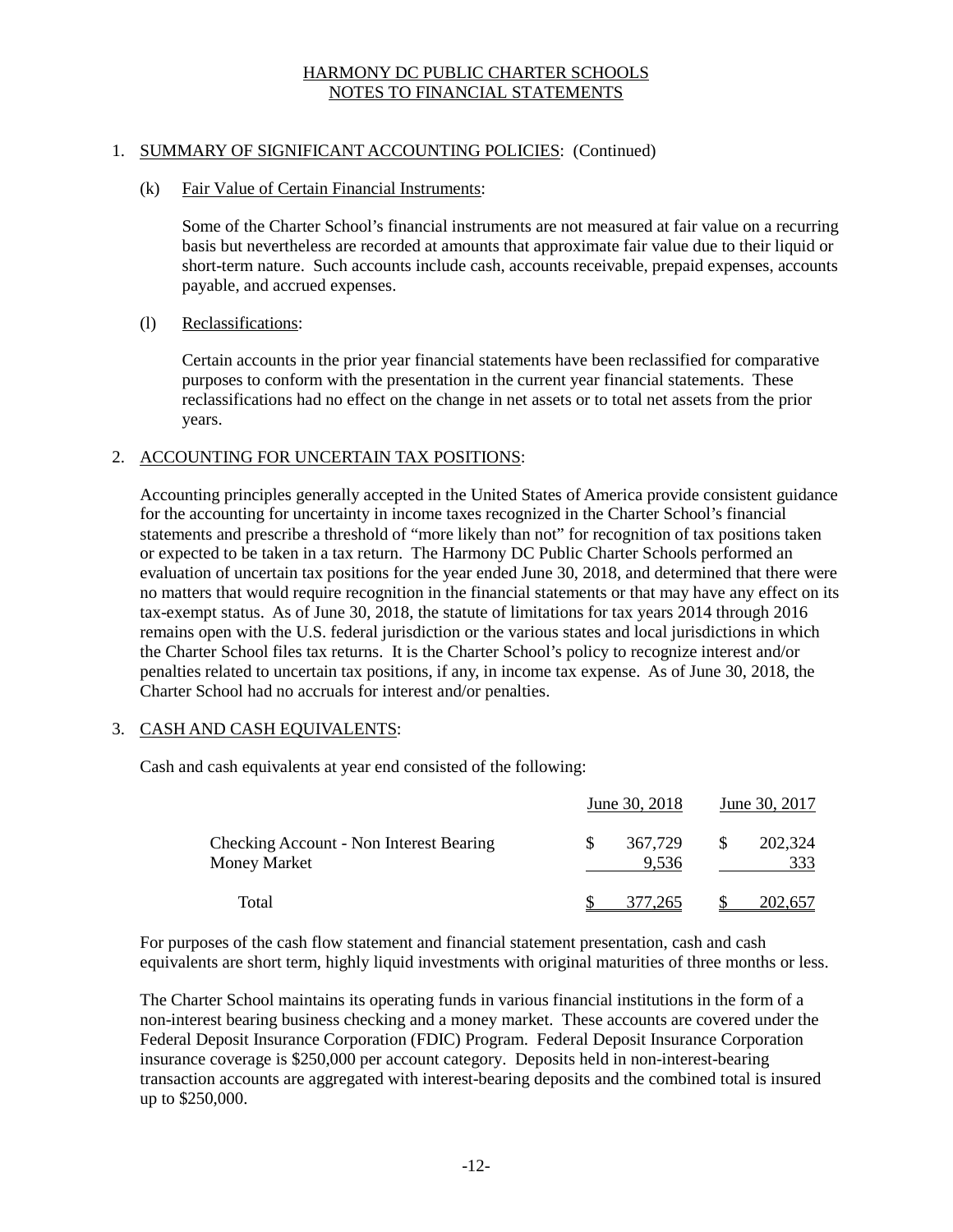# 3. CASH AND CASH EQUIVALENTS: (Continued)

As of June 30, 2018, \$117,729 of the bank balance was deposited in excess of Federal Deposit Insurance Corporation limits. As of June 30, 2017, none of the bank balance was deposited in excess of Federal Deposit Insurance Corporation limits. Due to increased cash flows at certain times during the year, the amount of funds at risk may have been greater than at year end. The Charter School was at risk for the funds held in excess of the insured amounts. The Charter School has not experienced any losses related to these accounts and does not believe it is exposed to any significant credit risk on cash and cash equivalents.

# 4. ACCOUNTS, GRANTS AND PROMISES RECEIVABLE:

### **Accounts and Grants Receivable**

Accounts and grants receivable are current and considered to be fully collectible by management. Balances at June 30, 2018 and 2017 consisted of the following:

|                                                                                                                                                                                                                                                                          | June 30, 2018                                 | June 30, 2017                                            |
|--------------------------------------------------------------------------------------------------------------------------------------------------------------------------------------------------------------------------------------------------------------------------|-----------------------------------------------|----------------------------------------------------------|
| <b>Accounts Receivable</b>                                                                                                                                                                                                                                               |                                               |                                                          |
| Per Pupil Funding<br>Reimbursable Expenses<br>Other                                                                                                                                                                                                                      | \$<br>8,807                                   | \$<br>10,158<br>1,140<br>1,225                           |
| Total                                                                                                                                                                                                                                                                    | 8,807                                         | <u>12,523</u>                                            |
| <b>Grants Receivable</b>                                                                                                                                                                                                                                                 |                                               |                                                          |
| National Food Program Cluster<br>Schoolwide Entitlement Funds<br><b>Special Education Enhancement</b><br><b>Healthy Schools Act</b><br>Individuals with Disabilities Education Act<br>(IDEA 611)<br><b>Equipment Assistance Grant</b><br><b>Physical Education Grant</b> | \$<br>14,043<br>11,725<br>1,290<br>722<br>209 | \$<br>8,586<br>16,975<br>450<br>3,373<br>12,509<br>7,581 |
| Total                                                                                                                                                                                                                                                                    | \$<br>27,989                                  | 49,474                                                   |

The Charter School's accounts and grants receivable consists of unsecured amounts due from funding sources whose ability to pay is subject to changes in general economic conditions. Because the Charter School does not require collateral, it is at credit risk for amounts owed to it through the year and at year end.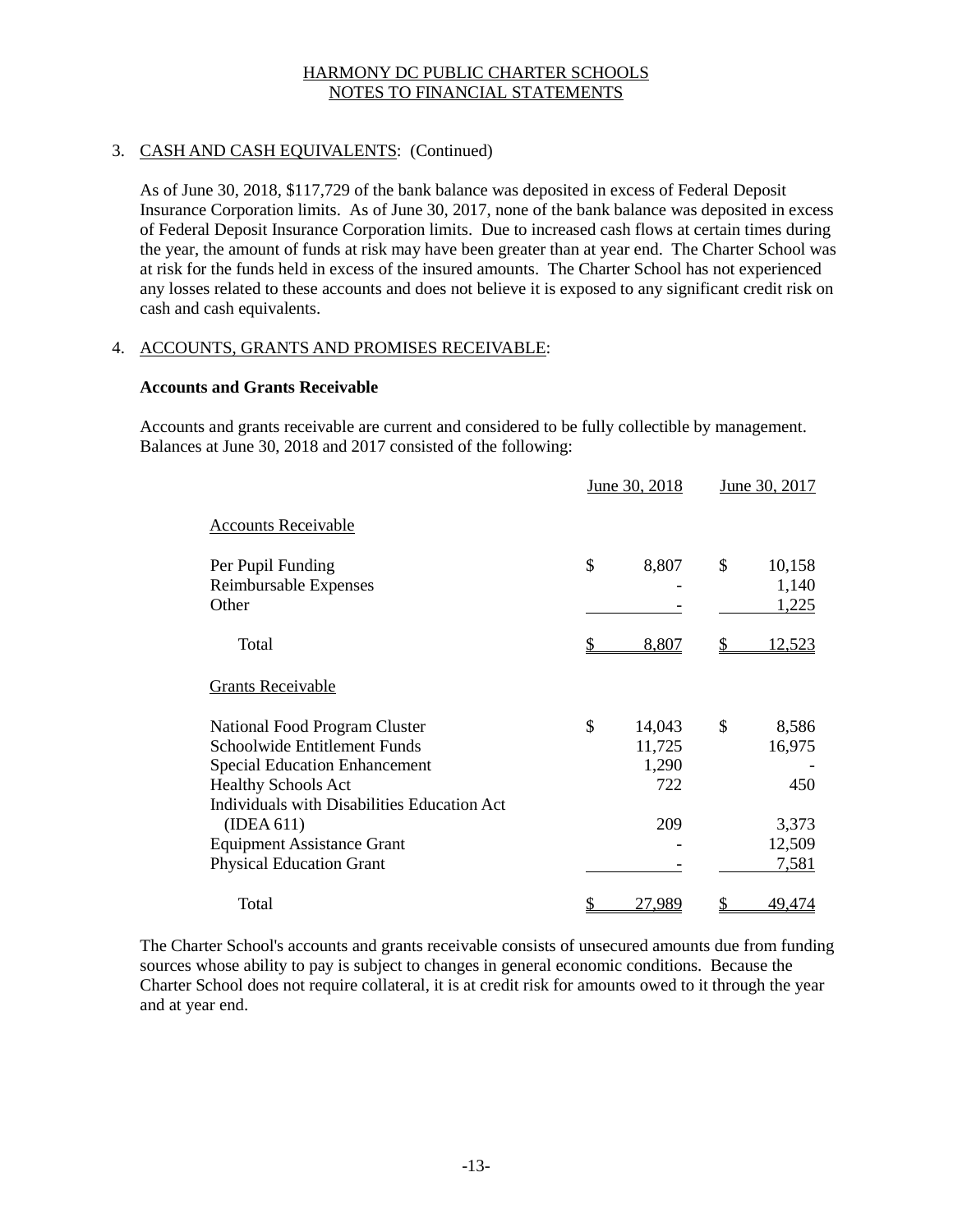### 4. ACCOUNTS, GRANTS AND PROMISES RECEIVABLE: (Continued)

### **Accounts and Grants Receivable** (Continued)

Accounts and grants receivable are stated at the amount management expects to collect from outstanding balances. Management provides for probable uncollectable amounts through a provision for bad debt expense and an adjustment to a valuation allowance based on its assessment of the current status of individual accounts. Balances outstanding after management has used reasonable collection efforts are written off through a charge to the valuation allowance and a credit to accounts or grants receivable. Management believes that an allowance was not required, based on its evaluation of collectability of receivables for the years ended June 30, 2018 and 2017.

Trade receivables related to program service fees are recognized as revenue on the accrual basis of accounting at the time the program activity has occurred. Credit is extended for a period of 60 days with no interest accrual at which time payment is considered delinquent. Trade receivables are written off as uncollectable when collection efforts have been exhausted.

#### **Promises Receivable**

Contributions are recognized when the donor makes a promise to give that is, in substance, unconditional. Promises to give represent amounts committed by donors that have not been received by the Charter School. The Charter School uses the allowance method to determine uncollectible promises to give.

### 5. FIXED ASSETS:

Furniture and equipment are recorded at cost, or in the case of contributed property at the fair market value at the date of contribution. If an expenditure in excess of \$1,000 results in an asset having an estimated useful life which extends substantially beyond the year of acquisition, the expenditure is capitalized at cost and depreciated over the estimated useful lives of the assets. When assets are retired, or otherwise disposed of, the cost and related accumulated depreciation is removed from the accounts and any resulting gain or loss is reflected in income for the period. Depreciation has been provided on the straight-line method over the estimated useful lives of the assets. Leasehold improvements have been amortized over the term of the rental lease agreement. Depreciation and amortization expense for the years ended June 30, 2018 and 2017, was \$92,300 and \$98,556, respectively. Maintenance and repairs are charged to expenses as incurred. Major classifications of fixed assets and their estimated useful lives are as summarized below:

| June 30, 2018                                                           | Depreciable<br>Life               | Cost |                               |   | Accumulated<br>Amortization<br>and<br>Depreciation | Net Book<br>Value                |
|-------------------------------------------------------------------------|-----------------------------------|------|-------------------------------|---|----------------------------------------------------|----------------------------------|
| Computer Equipment<br>Furniture and Equipment<br>Leasehold Improvements | 3 Years<br>3-5 Years<br>60 Months | \$   | 124,069<br>157,413<br>121,569 | S | 109,766<br>104,447<br>94,331                       | \$<br>14,303<br>52,966<br>27,238 |
| <b>Total Fixed Assets</b>                                               |                                   |      | 403,051                       |   | 308.544                                            | 94,507                           |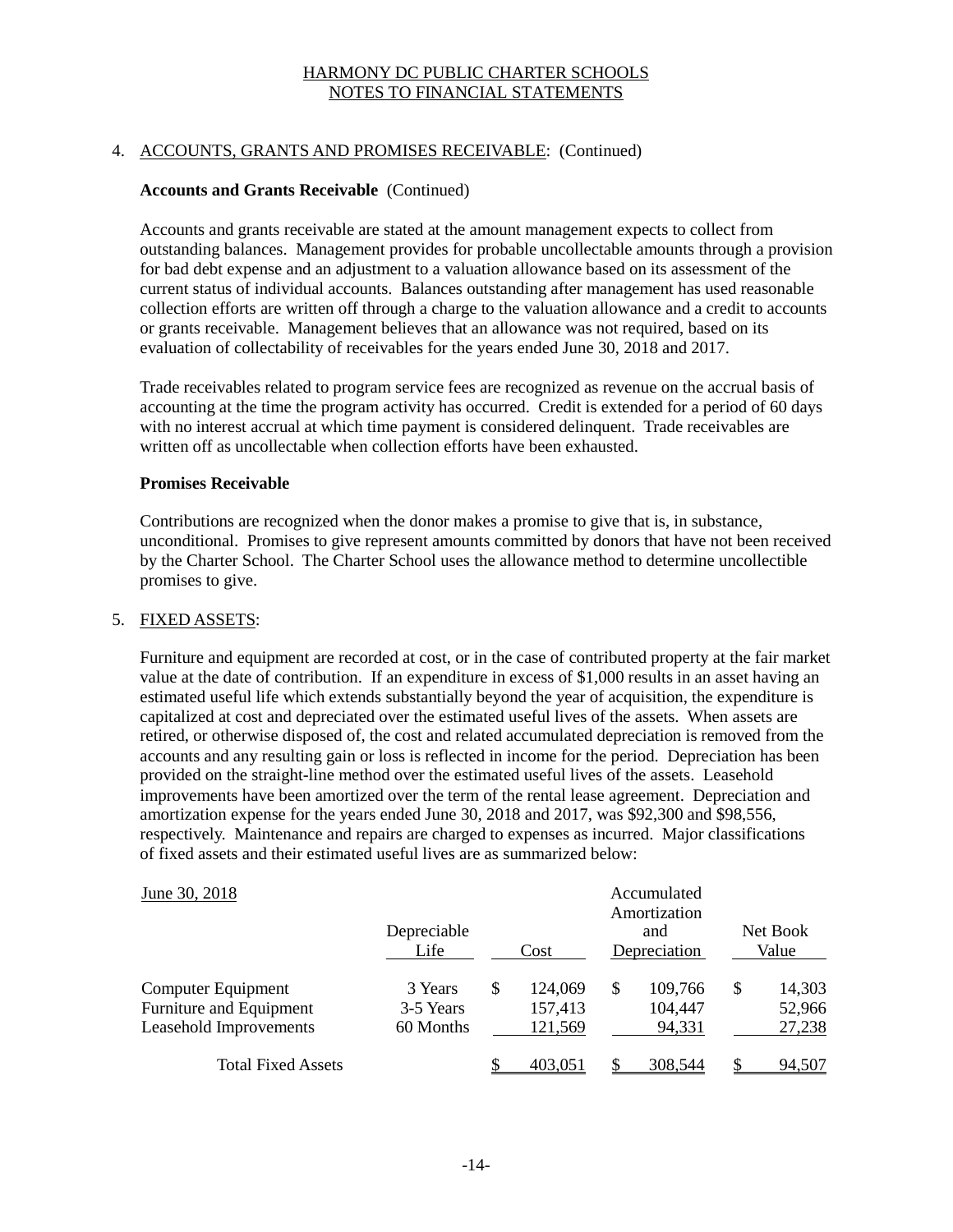# 5. FIXED ASSETS: (Continued)

| June 30, 2017                                                                  | Depreciable<br>Life               | Cost                          | Accumulated<br>Amortization<br>and<br>Depreciation | Net Book<br>Value                |
|--------------------------------------------------------------------------------|-----------------------------------|-------------------------------|----------------------------------------------------|----------------------------------|
| Computer Equipment<br>Furniture and Equipment<br><b>Leasehold Improvements</b> | 3 Years<br>3-5 Years<br>60 Months | 124,069<br>161,838<br>121,569 | \$<br>78,834<br>92,759<br>67,094                   | \$<br>45,235<br>69,079<br>54,475 |
| <b>Total Fixed Assets</b>                                                      |                                   | 407.476                       | 238,687                                            | 168.789                          |

### 6. DEFERRED RENT:

Accounting principles generally accepted in the United States of America require that rent expense, pursuant to a non-cancelable lease including a rent abatement period and/or fixed scheduled rent increases, be recorded on a straight-line basis over the term of the lease. The difference between this expense and the required lease payments is reflected as deferred rent abatement in the accompanying statement of financial position.

The Charter School entered into a lease agreement for the rental of office space located in Washington, DC, for five years, commencing on July 1, 2014, and expiring on June 30, 2019. In the first year of the rental lease agreement, total rent of \$180,000 was deferred to future years. In addition, there is an annual escalation clause of three percent (3%). Accordingly, at the time of lease commencement, \$198,548 of future rent payments were recorded as a liability to adjust the actual rent paid to conform to the straight-line basis. The balance of the unamortized deferred rent abatement at June 30, 2018 and 2017 was \$19,105 and \$28,374, respectively.

# 7. CAPITAL LEASE PAYABLE:

On August 21, 2014, the Charter School entered into a capital lease for the purchase of two CopyStar photocopiers. The total amount financed on the capital lease was \$22,442 payable over thirty-six (36) months with a monthly payment of \$685. Maturity was scheduled for August 21, 2017. Interest expense was \$14 and \$344, respectively, for the years ended June 30, 2018 and 2017 using an implicit rate of 6.00%. The lease was secured by the photocopiers that cost \$22,442 and was presented as part of the carrying balance of fixed assets. For the years ended June 30, 2018 and 2017, depreciation expense in the amount of \$1,246 and \$7,481, respectively, on the photocopiers has been included in depreciation expense. Accumulated depreciation at June 30, 2018 and 2017 was \$22,442 and \$21,196, respectively. The balance of the capital lease debt was \$1,359 at June 30, 2017.

On August 1, 2017, the Charter School entered into a capital lease for the purchase of two CopyStar photocopiers. The total amount financed on the capital lease was \$18,017 payable over thirty-six (36) months with a monthly payment of \$540. Maturity is scheduled for August 31, 2019. Interest expense was \$639 for the year ended June 30, 2018, using an implicit rate of 5.00%. The lease is secured by the photocopiers that cost \$18,017 and is presented as part of the carrying balance of fixed assets. For the year ended June 30, 2018, depreciation expense in the amount of \$5,005 on the photocopiers has been included in depreciation expense. Accumulated depreciation at June 30, 2018, was \$5,005. The balance of the capital lease debt was \$13,477 at June 30, 2018.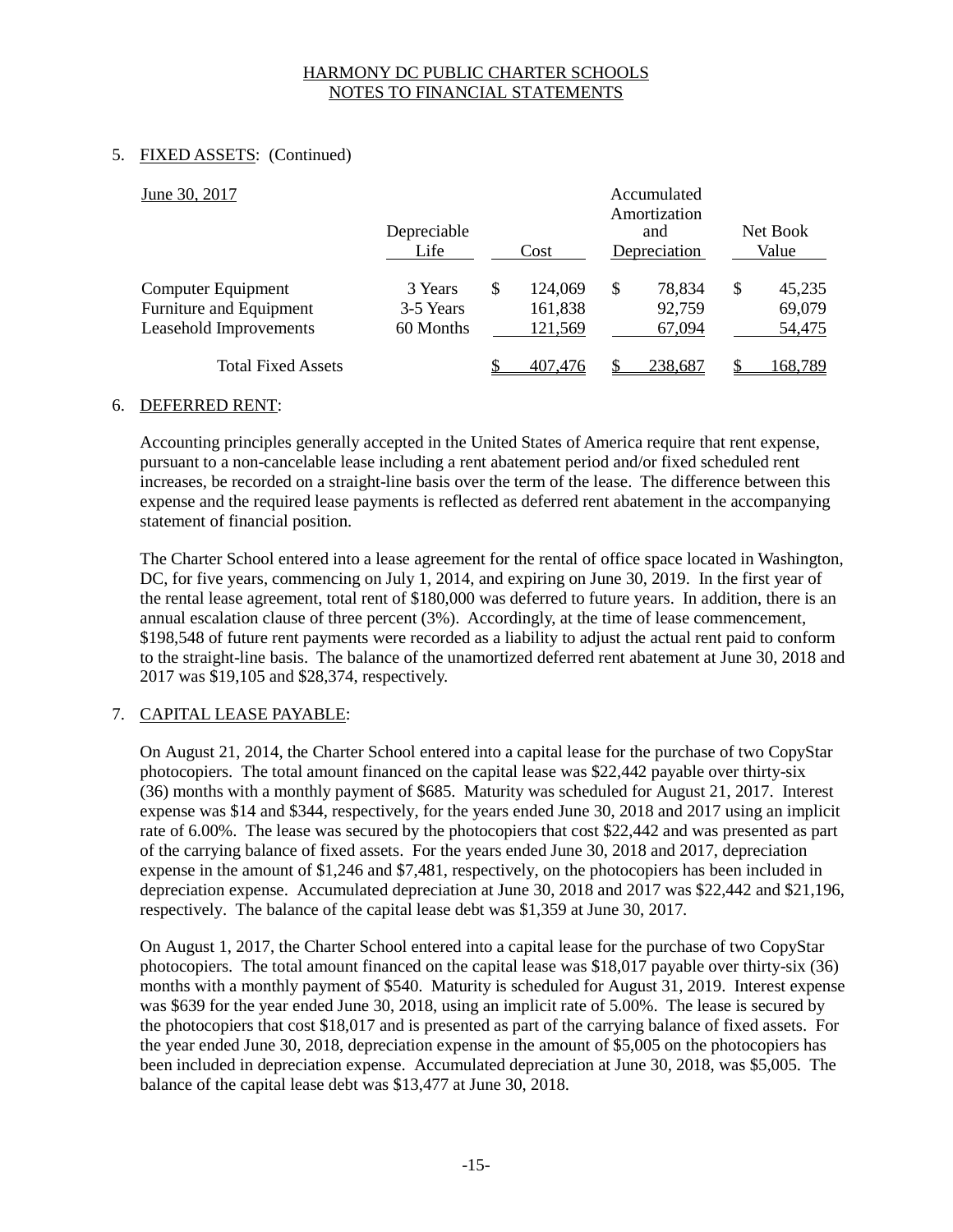# 7. CAPITAL LEASE PAYABLE: (Continued)

The Charter School is committed under this capital lease to make future minimum payments as follows:

| Year Ending June 30,                       | Total       |    | Principal |  | Interest |
|--------------------------------------------|-------------|----|-----------|--|----------|
| 2019                                       | \$<br>6,700 | \$ | 6.148     |  | 552      |
| 2020                                       | 6,480       |    | 6,256     |  | 224      |
| 2021                                       | 1,080       |    | 1,073     |  |          |
| <b>Total Future Minimum Lease Payments</b> | 4.260       |    | 3.47      |  | 783      |

# 8. LINE OF CREDIT:

On November 14, 2014, the Charter School entered into a revolving Line of Credit arrangement with East West Bank for a total authorized amount of \$500,000 and a maturity date of November 14, 2015. The Line of Credit has been extended through January 14, 2019. This line bears interest at a variable rate of the Wall Street Journal Prime Rate plus 2.0 percentage points over prime. This Line of Credit is collateralized by the inventory, equipment, and accounts including an assignment of government grants, and facility fees and per-pupil funding from the District of Columbia. In addition, the Charter School has granted a security interest to the financial institution in a money market maintained with a minimum balance of \$19,000. Total interest expense incurred on this Line of Credit for the years ended June 30, 2018 and 2017 was \$13,024 and \$11,941, respectively. The balance of the Line of Credit at June 30, 2018, was \$198,103 with an effective interest rate of 7.00%. The balance of the Line of Credit at June 30, 2017, was \$198,210 with an effective interest rate of 6.25%.

### 9. DISTRICT OF COLUMBIA PUBLIC CHARTER SCHOOL BOARD CONTRACT:

The Charter School was approved by the District of Columbia Public Charter School Board to operate a charter school in the District of Columbia. The District of Columbia Public Charter School Board (DCPCSB) is responsible for the ongoing oversight of the Charter School's fiscal management and academic acceptability. The contract dated July 1, 2014, provides for a 15-year charter effective the date of first operation. If not renewed, the charter contract will expire on or about July 1, 2029. The charter contract may be renewed for successive 15-year periods if the DCPCSB deems that the Charter School is in compliance with its charter contract and District statutory provisions. In addition, in accordance with the Charter School Act, the DCPCSB is required to review Harmony DC's charter every five years, with the first such review scheduled to occur in 2019. The DCPCSB may revoke (or not renew) a charter school contract if a school violates applicable law, materially violates the charter contract or fails to meet the student academic achievement expectations set forth in the charter contract. Consequently, management does not anticipate non-renewal or revocation of its charter.

As part of the agreement with the DCPCSB, the Charter School may be charged a public charter school fee, which is not to exceed one percent (.9% for the 17/18 school year) of the total revenues (less philanthropic and investment revenues) within the annual budget to cover the costs of undertaking the ongoing administrative responsibilities of the Board. For the years ended June 30, 2018 and 2017, the Charter School incurred \$16,911 and \$20,181, respectively, in administrative fees.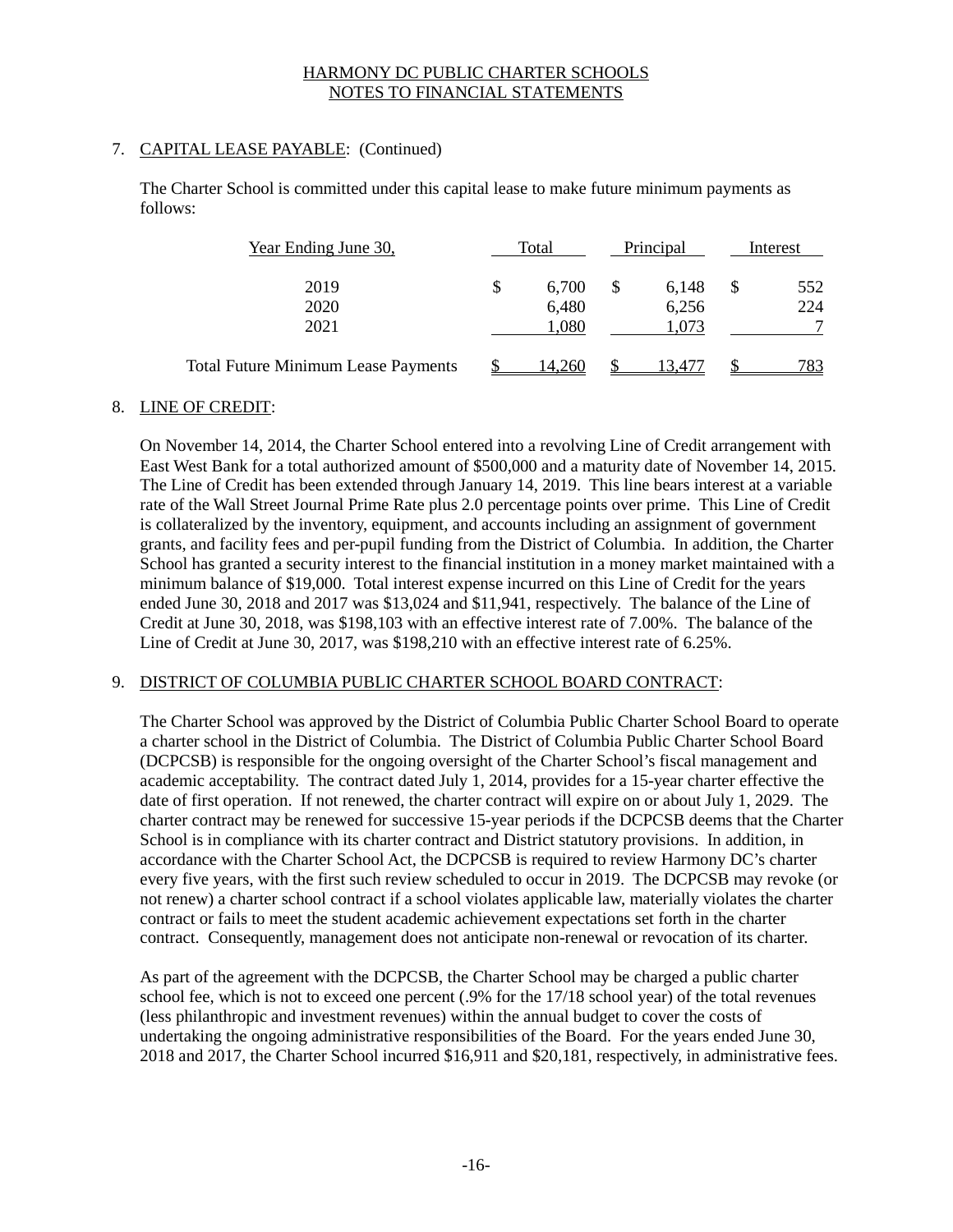# 9. DISTRICT OF COLUMBIA PUBLIC CHARTER SCHOOL BOARD CONTRACT: (Continued)

The charter contract provides that the Charter School may educate up to a predetermined number of students. However, this enrollment limit may be raised upon notification to and acceptance by the DCPCSB. The Charter School enrollment ceiling for the year ended June 30, 2018, was not permitted to be greater than 408 students. Audit enrollment for the 2017/2018 year was 94 students. Audit enrollment for the 2016/2017 year was 97 students.

### 10. PER-PUPIL FUNDING ALLOCATION:

The Charter School receives local funding from the District of Columbia in the form of per-pupil educational allotments and facility allowances. This funding is based on the equivalent number of full-time students and is determined annually. For the year ended June 30, 2018, the per-student rate ranged from \$10,257 to \$13,744 for the education allotment and \$3,193 for the facility allowance. For the year ended June 30, 2017, the per-student rate ranged from \$9,682 to \$12,587 for the education allotment and \$3,124 for the facility allowance. Additional allotments were made for Special Education Services. Per-pupil funding for the years ended June 30, 2018 and 2017 was as follows:

|                                                                                                                                                                      |   | June 30, 2018                                      |   | June 30, 2017                           |
|----------------------------------------------------------------------------------------------------------------------------------------------------------------------|---|----------------------------------------------------|---|-----------------------------------------|
| Grade Level - Kindergarten to Grade 5<br><b>Facilities Allowance</b><br><b>Special Education</b><br><b>At-Risk Students</b><br><b>Teachers Collective Bargaining</b> | S | 991,853<br>300,116<br>277,817<br>134,777<br>27,869 | S | 965,296<br>303,028<br>262,102<br>99,697 |
| Total                                                                                                                                                                |   |                                                    |   |                                         |

# 11. FEDERAL ENTITLEMENTS AND GRANTS:

During the years ended June 30, 2018 and 2017, the Charter School participated in the following federal awards programs:

|                                                    | June 30, 2018 | June 30, 2017 |  |  |
|----------------------------------------------------|---------------|---------------|--|--|
| National Food Program Cluster                      | \$<br>56,296  | \$<br>52.382  |  |  |
| NCLB - Entitlement Funds (Title I)                 | 42,251        | 82,574        |  |  |
| NCLB - Entitlement Funds (Title II)                | 9,052         | 13,920        |  |  |
| Individuals with Disabilities Education Act (IDEA) | 8,342         | 44,471        |  |  |
| $NCLB - Entitlement$ Funds (Title IV)              | 7,990         |               |  |  |
| Donated Commodities                                | 4,139         | 2,097         |  |  |
| Charter School Planning and Implementation         |               |               |  |  |
| Grant (Title V, Part B)                            |               | 99,381        |  |  |
| <b>Equipment Assistance Grant</b>                  |               | 12,509        |  |  |
| Total                                              | 128.0         | 307.334       |  |  |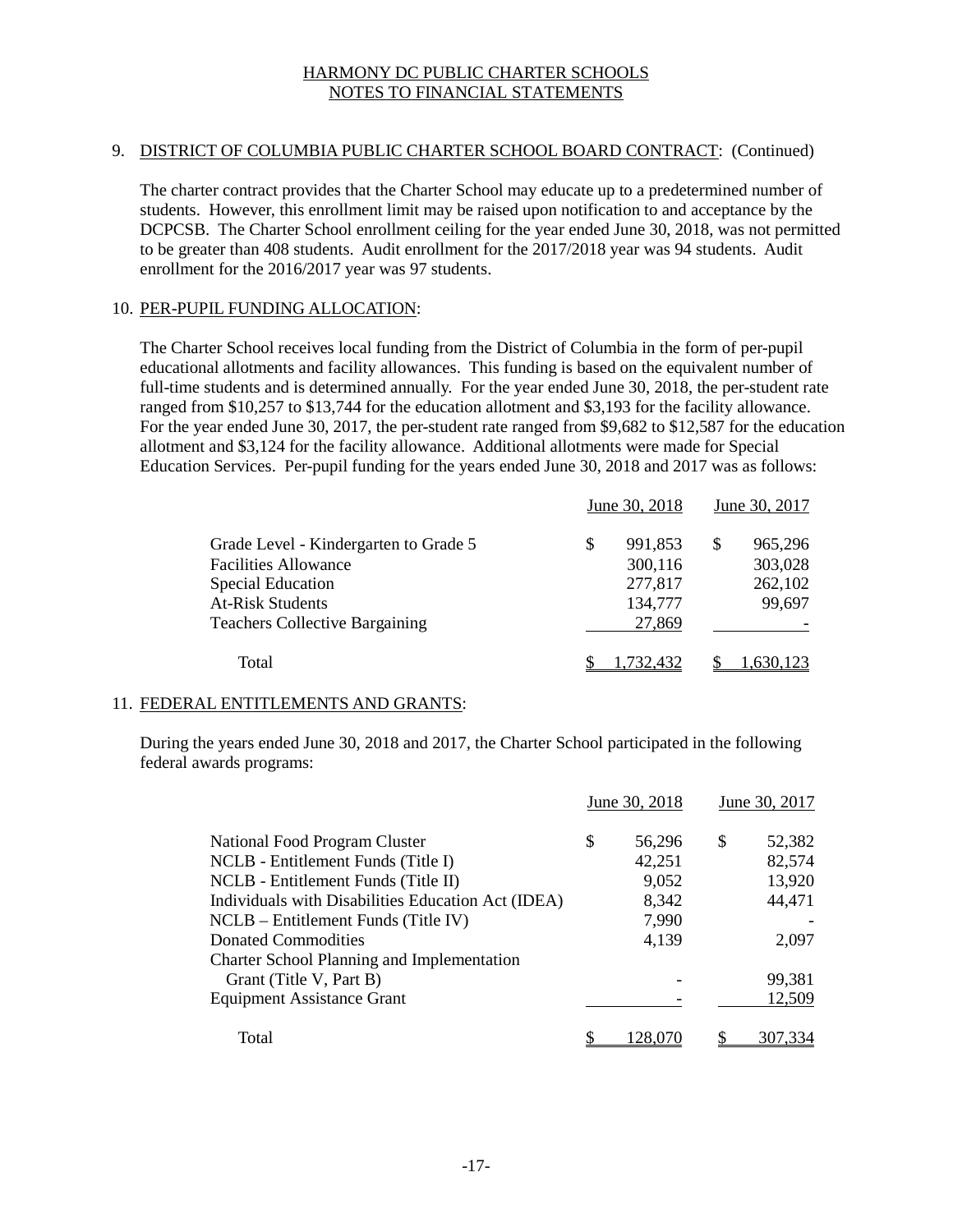# 11. FEDERAL ENTITLEMENTS AND GRANTS: (Continued)

Federal formula grants are allocations of money to states or their subdivisions in accordance with distribution formulas prescribed by law or administrative regulation, for activities of a continuing nature not confined to a specific project. The Charter School receives federal formula grants under the provisions of the No Child Left Behind Act (NCLB) of 2001, P.L 107-110. NCLB funds are not intended to replace state or local educational funding. Rather, NCLB funds provide additional support to states, LEAs, and schools for specific purposes. Grants are provided by the U.S. Department of Education and passed through the District of Columbia Office of the State Superintendent of Education.

The National School Lunch Program and School Breakfast Program are part of the child nutrition cluster of programs operated by the U.S. Department of Agriculture. The objectives of the child nutrition cluster programs are to: (1) assist states in administering food services that provide healthful, nutritious meals to eligible children in public and non-profit private schools, residential childcare institutions, and summer recreation programs; and (2) encourage the domestic consumption of nutritious agricultural commodities.

### 12. COMMITMENTS:

#### **School Space - St. Martin of Tours**

The Charter School entered into a lease agreement on June 16, 2014, for the rental of a school building located at 62 T Street, NE, Washington, DC 20002. The lease term commenced on July 1, 2014, and is scheduled to expire on June 30, 2019. As a provision of this lease agreement, the Charter School has the option to renew this rental lease agreement for three additional three (3) year periods. In the first year of the lease through June 30, 2015, required rent payments in the amount of \$180,000 were deferred by the landlord to future years. There is a 3% escalation clause each of the five years of the lease term. Monthly rental payments of \$5,000 were made during the months of March 2015 through June 30, 2015. Effective July 1, 2016, monthly rental payments of \$34,023 are required. As a requirement of this lease, a security deposit in the amount of \$100,000 was required to be made.

Rental expense related to this lease for the years ended June 30, 2018 and 2017, was \$318,548 for each year.

As of June 30, 2018, future minimum rental obligations required under this lease, net of rent abatement are as follows:

| Year Ending June 30,                       | Rent<br>Obligation | Rent<br>Abatement | Total |         |  |  |  |
|--------------------------------------------|--------------------|-------------------|-------|---------|--|--|--|
| 2019                                       | 318.548            | 19.105            |       | 337,653 |  |  |  |
| <b>Total Future Minimum Lease Payments</b> | 318.548            | 19.105            |       | 337,653 |  |  |  |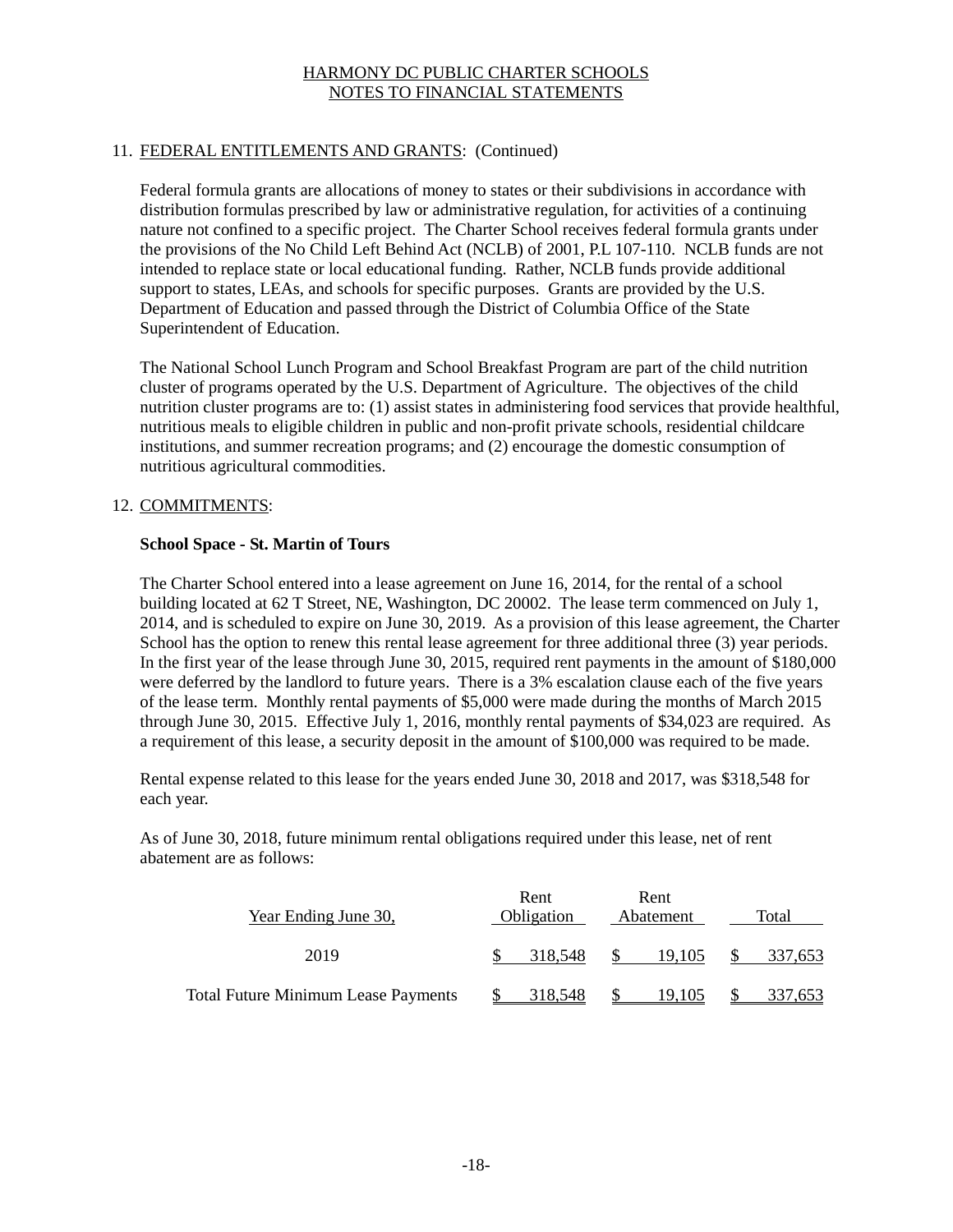### 13. CONCENTRATIONS:

#### **Revenues**

The Charter School receives public funds from the District of Columbia based on the number of students they enroll according to the Uniform Per Student Funding Formula developed by the Mayor and City Council. This per pupil allocation is supplemented with extra funds for students with special needs. During the years ended June 30, 2018 and 2017, seventy-three (73%) and eighty-one percent (81%), respectively, of total support excluding donated services was received from the District of Columbia in the form of per pupil funding.

In addition to the revenue received through the Uniform Per Student Funding, the Charter School receives state and federal grants awarded under the auspices of the U.S. Department of Education (No Child Left Behind and special education) as well as the U.S. Department of Agriculture (Child Nutrition). The Charter School is entitled to receive these funds by virtue of its recognition as a Local Education Agency by the District of Columbia Public Charter School Board (DCPCSB).

The Charter School is limited to enrolling students that are residents of the District of Columbia. As a DC Public Charter School, the Charter School must compete for students against the DC Public School system as well as other DC Public Charter Schools.

### 14. CONTINGENCIES:

The Charter School was granted its initial charter by the District of Columbia Public Charter School Board, authorized under the District of Columbia School Reform Act of 1995, Public Law 104-134, as amended. The Charter School has no reason to believe that this relationship will be discontinued in the foreseeable future. However, any interruption of this relationship (i.e., the failure to continue this charter authorization or withholding funds) could adversely affect the Charter School's ability to finance ongoing operations.

The Charter School depends on per pupil allocations, grants, and contributions for a significant portion of its revenues. The ability of the sources of revenues to continue giving amounts comparable with prior years may be dependent upon future economic conditions and continued deductibility for income tax purposes of grants and contributions to the Charter School. While the Charter School's Board of Directors and management believes the Charter School has the resources to continue its programs, its ability to do so, and the extent to which it continues, may be dependent on the above factors.

Laws and regulations governing charter schools are complex and subject to interpretation. The Charter School receives funding from various federal and state grant reimbursement programs, which are governed by various rules and regulations of the respective grantor agencies. To the extent that the Charter School has not complied with the rules and regulations governing the grants, refunds of any money received may be required. The Charter School believes that it is in compliance with all applicable laws and regulations and is not aware of any pending or threatened investigations involving allegations of potential wrongdoing. Therefore, no provision has been recorded in the accompanying financial statements for such contingencies.

The viability of public charter schools and funding for these schools is dependent on the consensus of current and future administration of the District of Columbia. Any future change in dynamics could adversely affect the operations of public charter schools.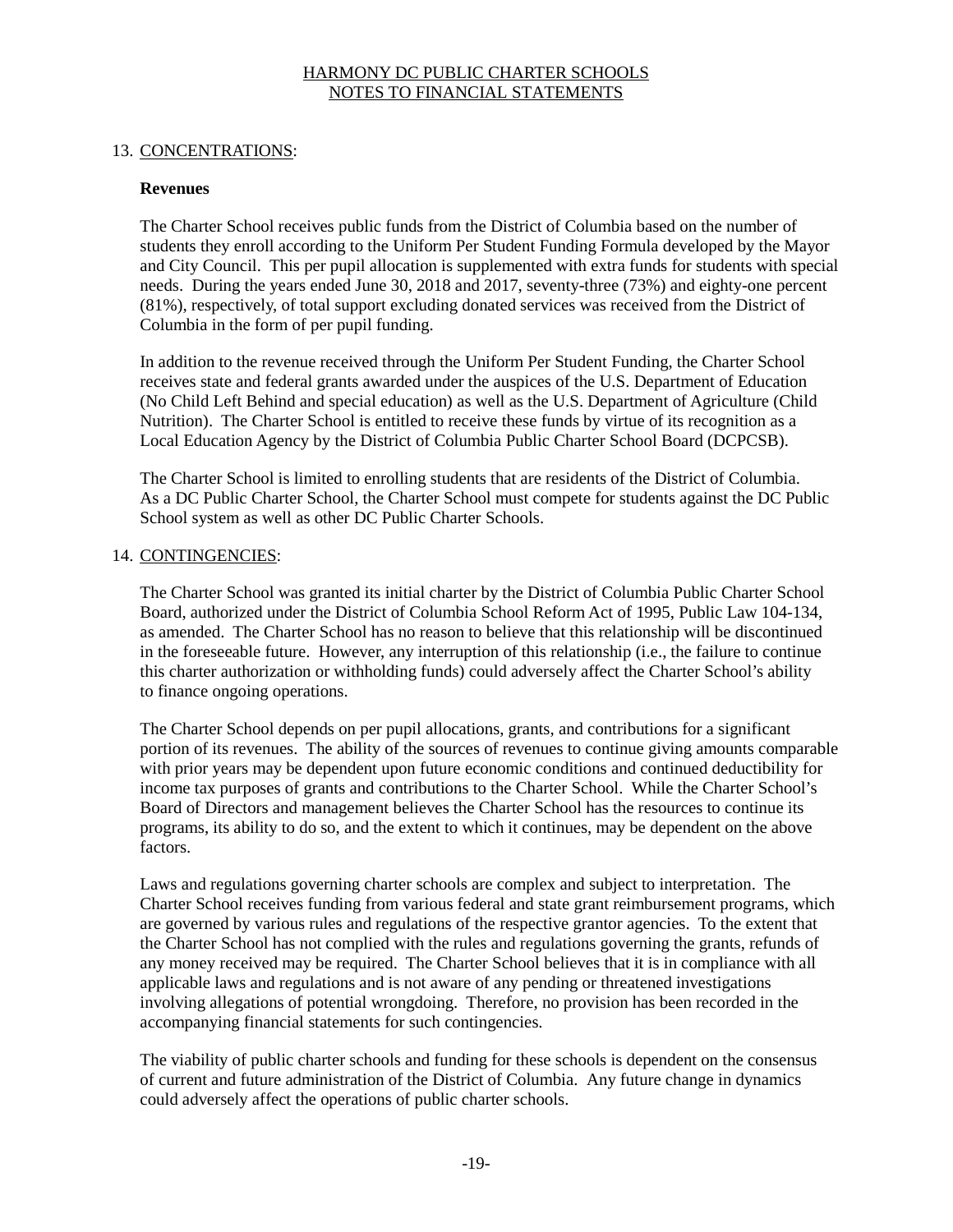### 15. SUBSEQUENT EVENTS:

### **Financial Statement Preparation**

In preparing these financial statements, management has evaluated events and transactions for potential recognition or disclosure through November 19, 2018, the date the financial statements were available to be issued, and has determined that no adjustments are necessary to the amounts reported in the accompanying financial statements.

### 16. RELATED PARTY TRANSACTIONS:

#### **Organization Structure**

As enacted by the Articles of Incorporation, Harmony DC Public Charter Schools has a sole member with voting rights as well as other rights and privileges as authorized by its governing documents. The sole member is Harmony Public Schools, a separately incorporated Texas not-for-profit 501(c)(3) organization that operates multiple charter schools. Soner Tarim, the Chief Executive Officer and Superintendent of Schools for Harmony Public Schools, was the board president of Harmony DC Public Charter Schools throughout the fiscal year. As board president of Harmony DC, as well as having voting rights with Harmony DC, Mr. Tarim could influence the financial and operational activities of Harmony DC through voting authority. However, his voting rights did not constitute a majority of the Board of Directors and Mr. Tarim recused himself from all votes involving Harmony DC Schools.

### **License Fee**

Harmony Public Schools own trademarks, licensed marks and other intellectual property that are being utilized by Harmony DC Public Charter Schools. In exchange for the use of this property, a license agreement was entered into on July 1, 2014, between the two organizations for a five-year period. According to the terms of the license agreement, the Charter School is required to pay an annual license fee to Harmony Schools at a rate of five (5) percent of the annual base per pupil funds paid to the Charter School. During the years ended June 30, 2018 and 2017, this license fee was abated. An amount of \$48,208 and \$46,958, respectively, was recognized as a donated license fee for the years ended June 30, 2018 and 2017.

### **School Services Agreement**

Harmony Public Schools offers services that are an integral part of Harmony DC's charter school operations and activities. Given the structural relationship between the two organizations, effective July 1, 2014, Harmony Public Schools entered into a School Services Agreement with Harmony DC Public Charter Schools for a five-year period expiring on June 30, 2019. Services offered include education technology services, data network solutions, teacher and leadership coaching, and human resource and financial services. As of June 30, 2018 and 2017, an amount of \$32,209 was owed to Harmony Public Schools for both school services and reimbursable expenses.

### **Board of Directors**

The Chief Executive Officer of Harmony Schools serves as board president for Harmony DC Public Charter Schools.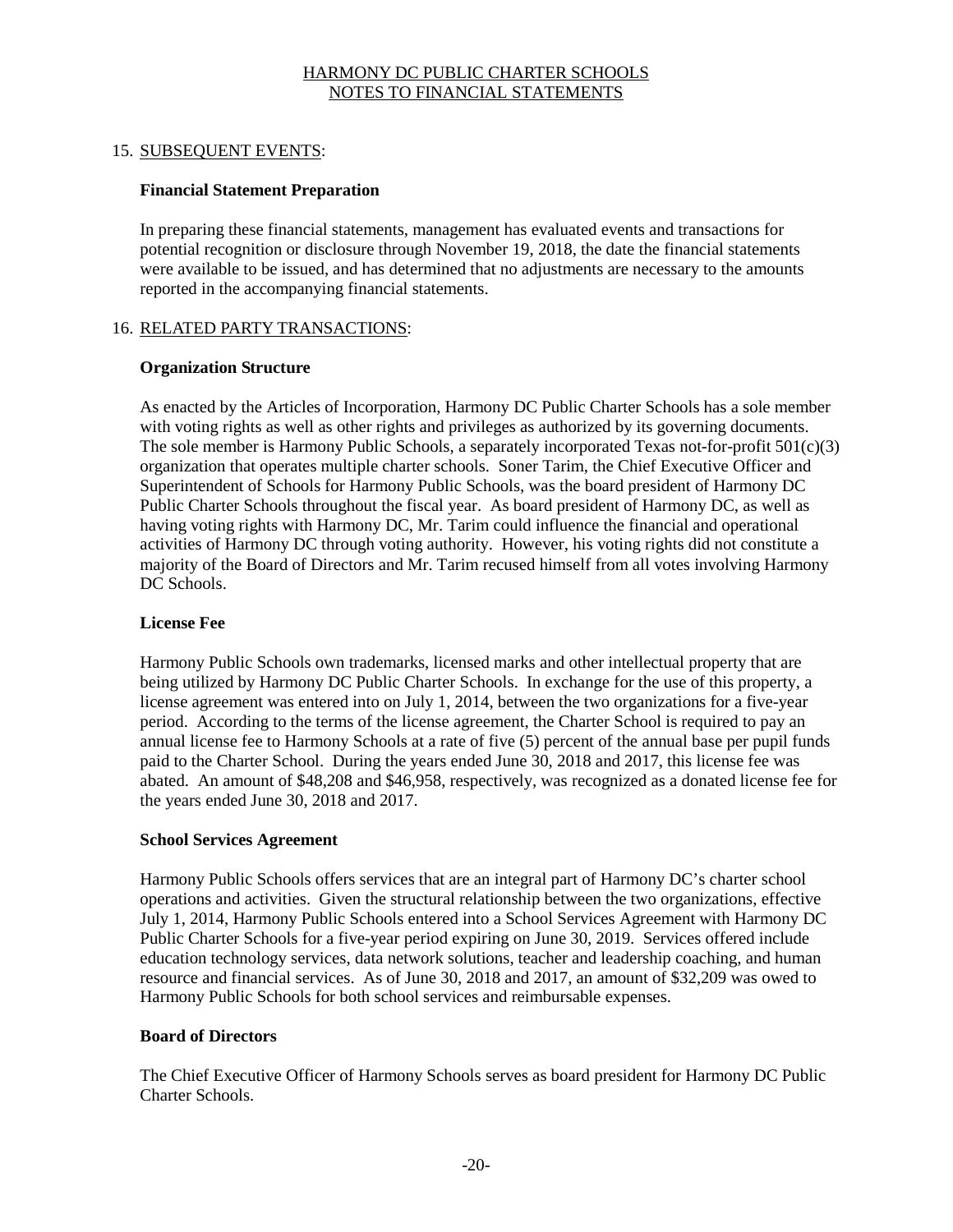# 16. RELATED PARTY TRANSACTIONS: (Continued)

### **Board of Directors** (Continued)

Two of the board members appointed to serve on the Board of Directors are parents of students attending the Charter School. Parent trustees are elected by a majority vote of the board members from a list of qualified individuals submitted to the board.

### **Supporting Organization**

Charter School Solutions was recognized as an exempt organization on April 10, 2015, for the purpose of serving as a Type I supporting organization within the meaning of 509(a)(3) of the Internal Revenue Code. As a supporting organization, Charter School Solutions operates and conducts its own activities for the benefit of both the Harmony Public Schools and the Riverwalk Education Foundation. Specifically, the purpose of Charter School Solutions is to support charter schools and educational organizations in order to (i) promote education by developing models, educational services, and products for the purposes of the Harmony Public School model; (ii) facilitate charter school campus development projects, including design, financing and leasing; (iii) facilitate the attainment of higher education by providing college tuition assistance in the form of scholarships and grants for charter school graduates; and (iv) foster and promote scientific advancement by conducting and overseeing the operation of STEM education and science fairs.

Charter School Solutions is currently governed by a Board of Directors consisting of three (3) members represented by an independent director from Charter School Solutions, as well as an appointed director from both Harmony Public Schools and the Riverwalk Education Foundation.

Grant revenues recognized in the financial statements of Harmony DC Public Charter School during the year ended June 30, 2018 from Charter School Solutions was \$490,000 for the purpose of assisting in its turnaround program. In addition to the receipt of \$490,000, the board of Charter School Solutions is considering an additional commitment of \$1,510,000 in future years. As of June 30, 2018, no official promise or award was made to Harmony DC Public Charter School to fund the additional amount of funding.

### 17. ADVERTISING:

Advertising costs are expensed when incurred. Advertising expenses were incurred for the purpose of promoting student enrollment and recruiting to the Charter School and to provide outreach to the community. Advertising expenses in the amount of \$11,946 and \$18,192 were incurred during the years ended June 30, 2018 and 2017, respectively.

### 18. RETIREMENT PLAN:

### **401(k) Profit Sharing Plan**

The Charter School provides pension benefits for its employees through a defined contribution 401(k) retirement plan which is currently administered by ADP. In a defined contribution plan, benefits depend solely on amounts contributed to the plan plus investment earnings. Provisions of the plan allow for employees to contribute up to the statutory limits set by the Internal Revenue Code. All employees are eligible to participate upon hiring.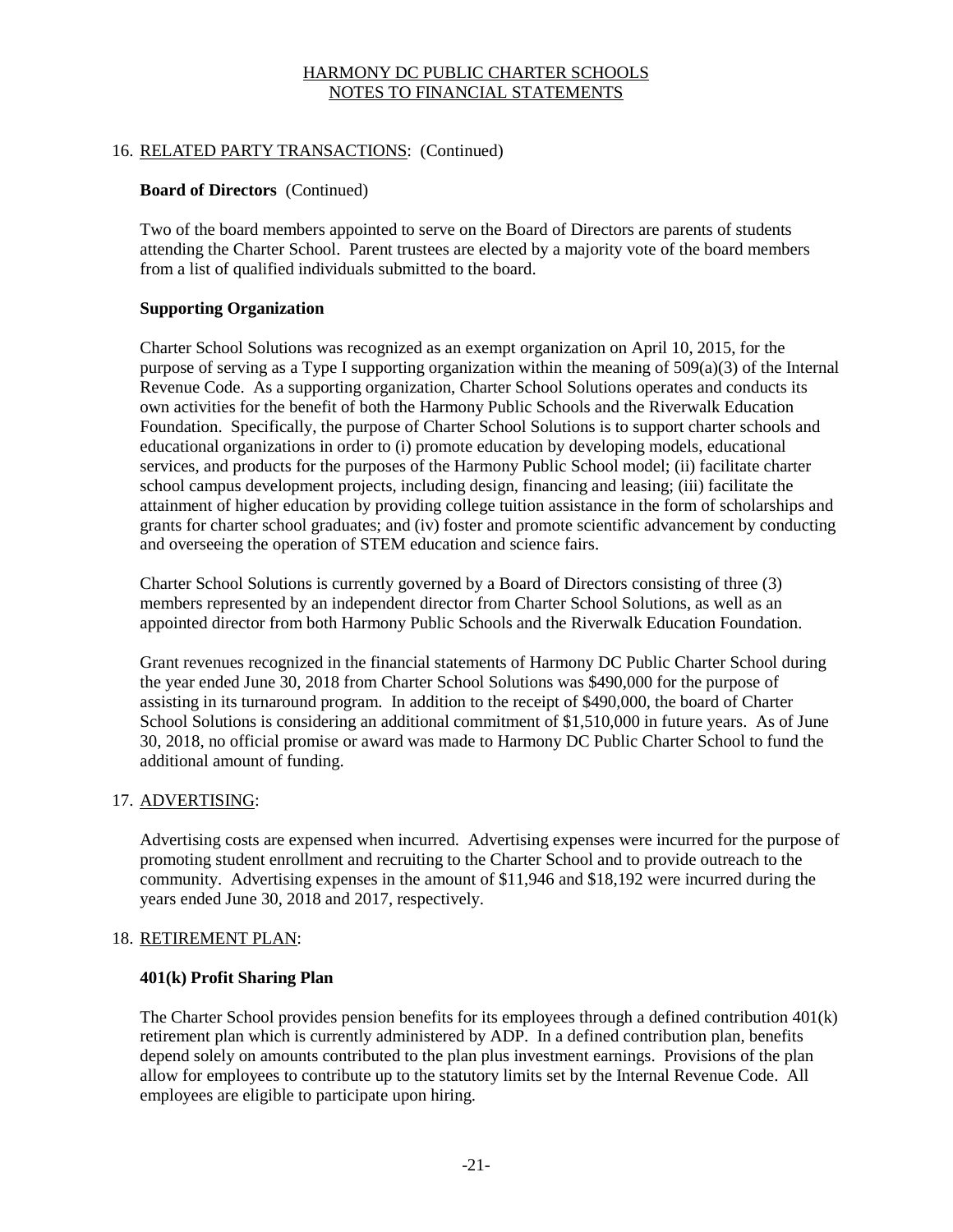# 18. RETIREMENT PLAN: (Continued)

### **401(k) Profit Sharing Plan** (Continued)

The Charter School is required to make employer non-elective safe harbor contributions of 3% of annual employee compensation. Participants are 100% vested in their contributions and the 3% employer safe harbor contribution. There is no unfunded past service liability. In addition, there is a discretionary profit sharing contribution determined on an annual basis that becomes fully vested after five years of service. There were no profit sharing contributions during the years ended June 30, 2018 and 2017. Safe harbor employer contributions for the years ended June 30, 2018 and 2017, were \$32,580 and \$27,478, respectively.

### 19. EMPLOYEE BENEFITS:

The cost of fringe benefits incurred for the years ended June 30, 2018 and 2017 consisted of the following:

|                               | June 30, 2018 | June 30, 2017 |        |  |  |  |
|-------------------------------|---------------|---------------|--------|--|--|--|
| Social Security/Medicare      | \$<br>81,603  | \$            | 68,858 |  |  |  |
| <b>Health Insurance</b>       | 87,132        |               | 71,760 |  |  |  |
| Life and Disability Insurance | 5,623         |               | 3,826  |  |  |  |
| Retirement                    | 32,580        |               | 27,478 |  |  |  |
| Unemployment                  | 7,814         |               | 5,058  |  |  |  |
| <b>Workers Compensation</b>   | 6,023         |               | 5,382  |  |  |  |
| Total                         | \$<br>220,775 | ¢             | 82.362 |  |  |  |

### **Flexible Benefits Plan**:

The Charter School adopted a Section 125 Flexible Benefits Plan (Cafeteria Plan). Under this plan, employees are permitted to use pre-tax benefit dollars through payroll deduction to pay for medical premiums.

### 20. OCCUPANCY COST:

The cost of occupancy for the years ended June 30, 2018 and 2017 consisted of the following:

|                                     | June 30, 2018 | June 30, 2017 |
|-------------------------------------|---------------|---------------|
| Rent                                | \$<br>318,548 | S<br>318,548  |
| Parking                             | 4,123         | 4,125         |
| Utilities                           | 38,216        | 36,077        |
| <b>Contracted Building Services</b> | 44,580        | 39,292        |
| Maintenance and Repairs             | 27,383        | 15,404        |
| <b>Janitorial Supplies</b>          | 1,207         | 1,909         |
| <b>Leasehold Amortization</b>       | 27,238        | 23,275        |
|                                     |               |               |
| Total                               |               | 438.630       |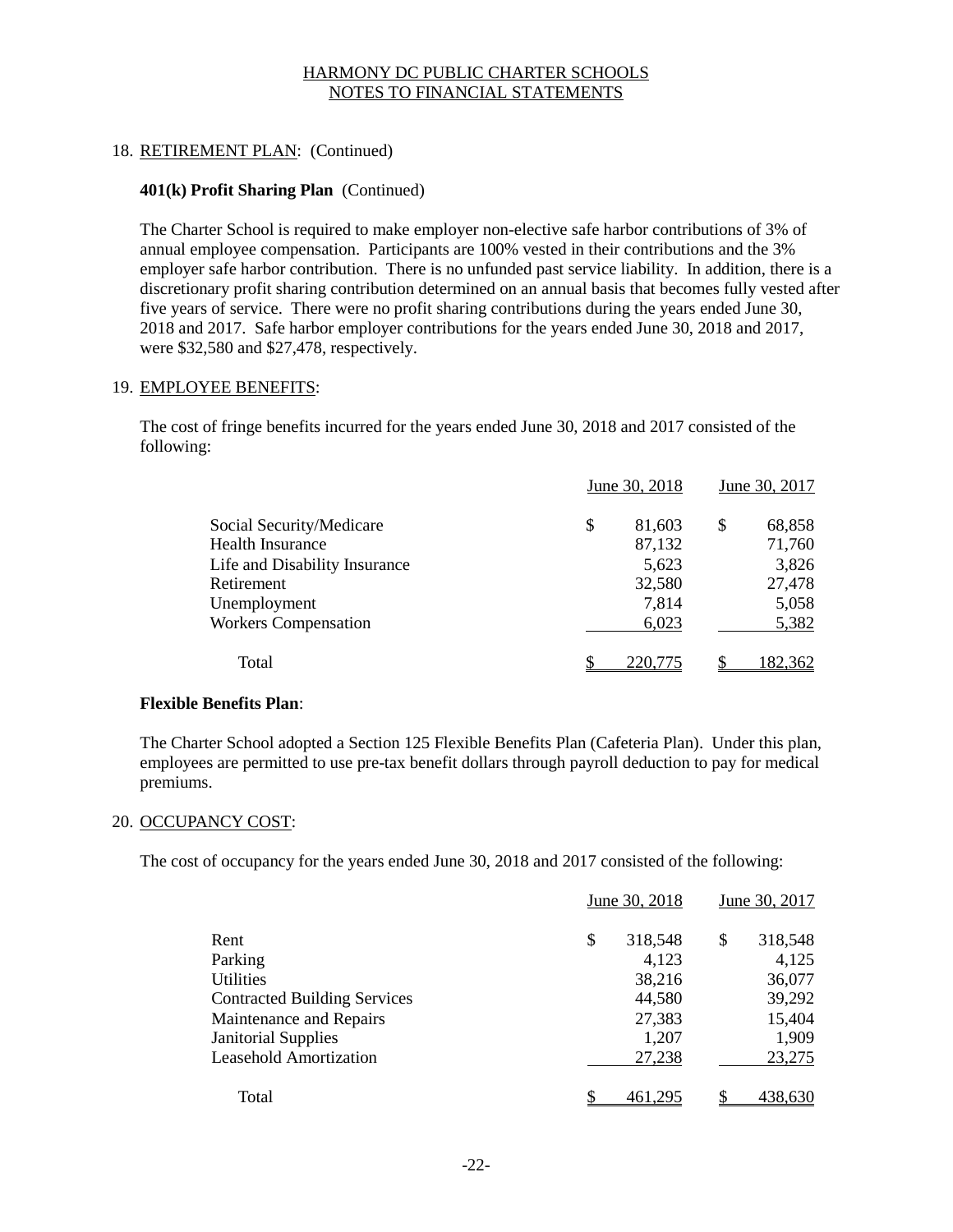### 21. CONSOLIDATION:

Management has applied principles of FASB ASC 958-810, *Reporting of Related Entities by Not-for-Profit Organizations,* in assessing the need to consolidate the financial statements of Harmony DC Public Charter Schools with those of Harmony Public Schools. Under FASB ASC 958-810, consolidation should occur if both an economic interest between the organizations and control (such as ownership or a majority of common board members) exists. Harmony Public Schools is the sole member/owner of Harmony DC Schools. Based on the criteria stipulated in the pronouncement, management has determined that financial statement consolidation is appropriate. The financial statements of Harmony DC Public Charter Schools have been included in the separately issued financial statements of Harmony Public Schools.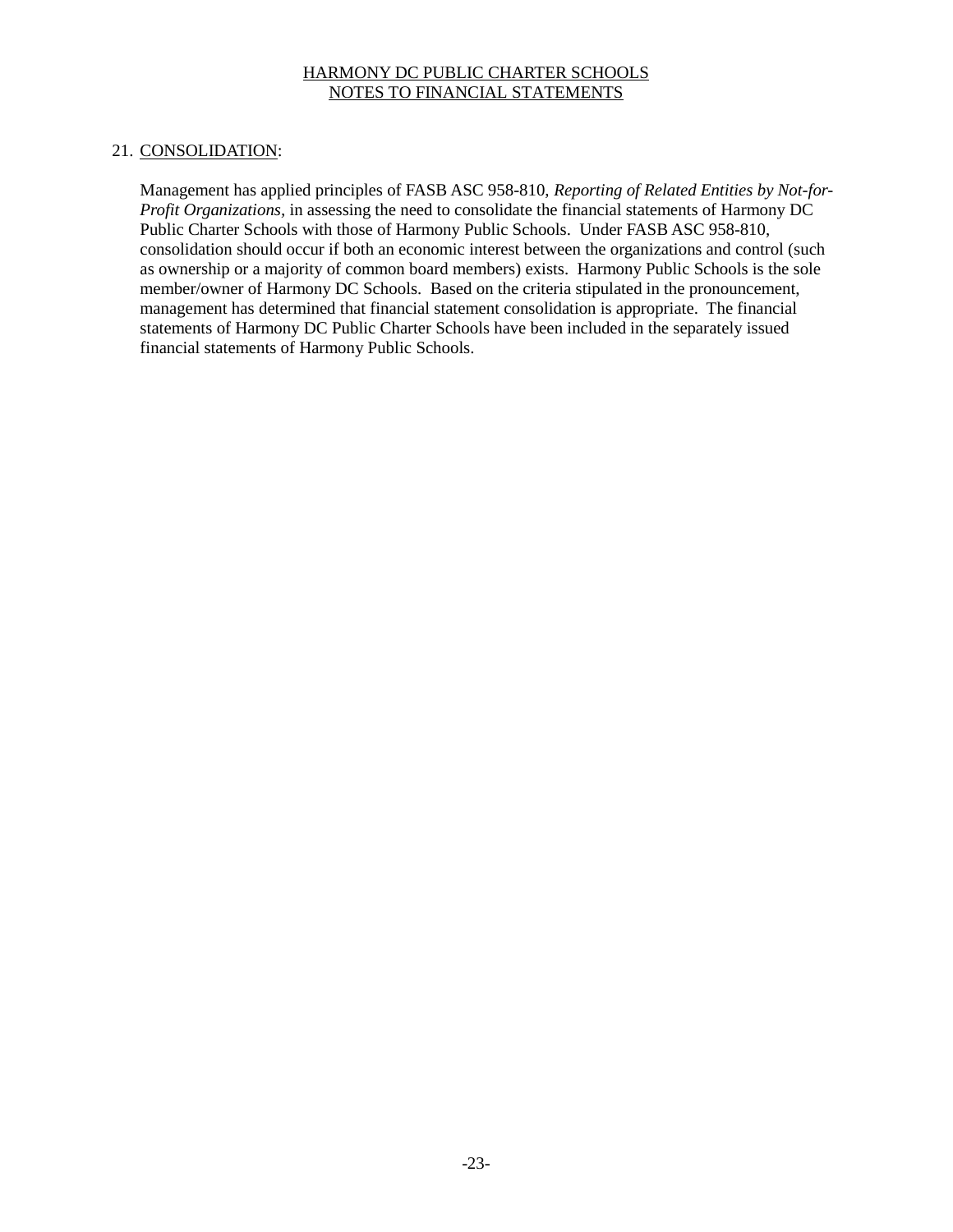### HARMONY DC PUBLIC CHARTER SCHOOLS COMPARATIVE STATEMENTS OF FUNCTIONAL EXPENSES FOR THE YEARS ENDED JUNE 30, 2018 AND 2017

|                                               |              | June 30, 2018 |              |                         |                           |                               |               |             |                           | June 30, 2017 |              |                         |               |                               |                           |  |  |  |
|-----------------------------------------------|--------------|---------------|--------------|-------------------------|---------------------------|-------------------------------|---------------|-------------|---------------------------|---------------|--------------|-------------------------|---------------|-------------------------------|---------------------------|--|--|--|
|                                               |              | Total         |              | Educational<br>Services |                           | General and<br>Administrative |               | Fundraising |                           | Total         |              | Educational<br>Services |               | General and<br>Administrative | Fundraising               |  |  |  |
| Personnel, Salaries and Benefits:             |              |               |              |                         |                           |                               |               |             |                           |               |              |                         |               |                               |                           |  |  |  |
| <b>Executive Leadership Salaries</b>          | \$           | 279,594       | $\mathbb{S}$ | 237,481                 | $\mathcal{S}$             | 42,113                        | $\mathcal{S}$ |             | $\mathbb{S}$              | 292,824       | $\mathbb{S}$ | 234,259                 | $\mathcal{S}$ | 58,565                        | $\mathcal{S}$             |  |  |  |
| <b>Teaching Staff Salaries</b>                |              | 585,506       |              | 585,506                 |                           |                               |               |             |                           | 505,973       |              | 505,973                 |               |                               |                           |  |  |  |
| <b>Student Support Salaries</b>               |              | 177,381       |              | 177,381                 |                           |                               |               |             |                           | 67,553        |              | 67,553                  |               |                               |                           |  |  |  |
| Office and Administrative Staff               |              | 57,772        |              | 46,218                  |                           | 11,554                        |               |             |                           | 55,201        |              | 55,201                  |               |                               |                           |  |  |  |
| <b>Employee Benefits</b>                      |              | 131,358       |              | 124,951                 |                           | 6,407                         |               |             |                           | 108,354       |              | 101,468                 |               | 6,886                         |                           |  |  |  |
| <b>Payroll Taxes</b>                          |              | 89,417        |              | 85,055                  |                           | 4,362                         |               |             |                           | 73,678        |              | 68,996                  |               | 4,682                         |                           |  |  |  |
| <b>Staff Development Expense</b>              |              | 4,999         |              | 4,999                   |                           |                               |               |             |                           | 16,214        |              | 16,214                  |               |                               |                           |  |  |  |
| Other Personnel Expenses                      |              | 14,867        |              | 14,272                  |                           | 595                           |               |             |                           | 2,512         |              | 2,412                   |               | 100                           |                           |  |  |  |
| <b>Total Personnel, Salaries and Benefits</b> |              | 1,340,894     |              | 1,275,863               |                           | 65,031                        |               |             |                           | 1,122,309     | S.           | 1,052,076               |               | 70,233                        |                           |  |  |  |
| <b>Direct Student Costs:</b>                  |              |               |              |                         |                           |                               |               |             |                           |               |              |                         |               |                               |                           |  |  |  |
| Textbooks                                     | $\mathbb{S}$ | 15,396        | $\mathbb{S}$ | 15,396                  | $\boldsymbol{\mathsf{S}}$ | $\overline{\phantom{0}}$      | $\mathbb{S}$  |             | $\boldsymbol{\mathsf{S}}$ | 8,867         | $\mathbb{S}$ | 8,867                   | $\mathcal{S}$ |                               | $\boldsymbol{\mathsf{S}}$ |  |  |  |
| <b>Student Supplies and Materials</b>         |              | 31,079        |              | 31,079                  |                           |                               |               |             |                           | 23,673        |              | 23,673                  |               |                               |                           |  |  |  |
| <b>Student Transportation</b>                 |              | 58,990        |              | 58,990                  |                           |                               |               |             |                           |               |              |                         |               |                               |                           |  |  |  |
| Food Service                                  |              | 64,918        |              | 64,918                  |                           |                               |               |             |                           | 57,385        |              | 57,385                  |               |                               |                           |  |  |  |
| Contracted Instruction                        |              | 94,737        |              | 94,737                  |                           |                               |               |             |                           | 99,745        |              | 99,745                  |               |                               |                           |  |  |  |
| <b>Student Recruiting</b>                     |              | 11,946        |              | 11,946                  |                           |                               |               |             |                           | 18,234        |              | 18,234                  |               |                               |                           |  |  |  |
| <b>Other Student Costs</b>                    |              | 8,130         |              | 8,130                   |                           |                               |               |             |                           | 4,625         |              | 4,625                   |               |                               |                           |  |  |  |
| <b>Total Direct Student Costs</b>             |              | 285,196       |              | 285,196                 | $\mathcal{L}$             |                               |               |             |                           | 212,529       |              | 212,529                 |               |                               |                           |  |  |  |
| <b>Occupancy Costs:</b>                       |              |               |              |                         |                           |                               |               |             |                           |               |              |                         |               |                               |                           |  |  |  |
| Rent                                          | \$           | 322,671       | \$           | 309,764                 | $\mathcal{S}$             | 12,907                        | $\sqrt$       |             | \$                        | 322,673       | $\mathbb{S}$ | 309,766                 | $\mathcal{S}$ | 12,907                        | $\mathcal{S}$             |  |  |  |
| <b>Utilities</b>                              |              | 38,216        |              | 36,687                  |                           | 1,529                         |               |             |                           | 36,077        |              | 34,634                  |               | 1,443                         |                           |  |  |  |
| <b>Contracted Building Services</b>           |              | 44,580        |              | 42,797                  |                           | 1,783                         |               |             |                           | 39,293        |              | 37,721                  |               | 1,572                         |                           |  |  |  |
| Maintenance and Repairs                       |              | 27,383        |              | 26,288                  |                           | 1,095                         |               |             |                           | 15,403        |              | 14,787                  |               | 616                           |                           |  |  |  |
| <b>Janitorial Supplies</b>                    |              | 1,207         |              | 1,159                   |                           | 48                            |               |             |                           | 1,909         |              | 1,833                   |               | 76                            |                           |  |  |  |
| <b>Leasehold Amortization</b>                 |              | 27,238        |              | 26,149                  |                           | 1,089                         |               |             |                           | 23,275        |              | 22,344                  |               | 931                           |                           |  |  |  |
| <b>Total Occupancy Costs</b>                  | \$           | 461,295       |              | 442,844                 |                           | 18,451                        | S.            |             | \$                        | 438,630       |              | 421,085                 |               | 17,545                        | <sup>\$</sup>             |  |  |  |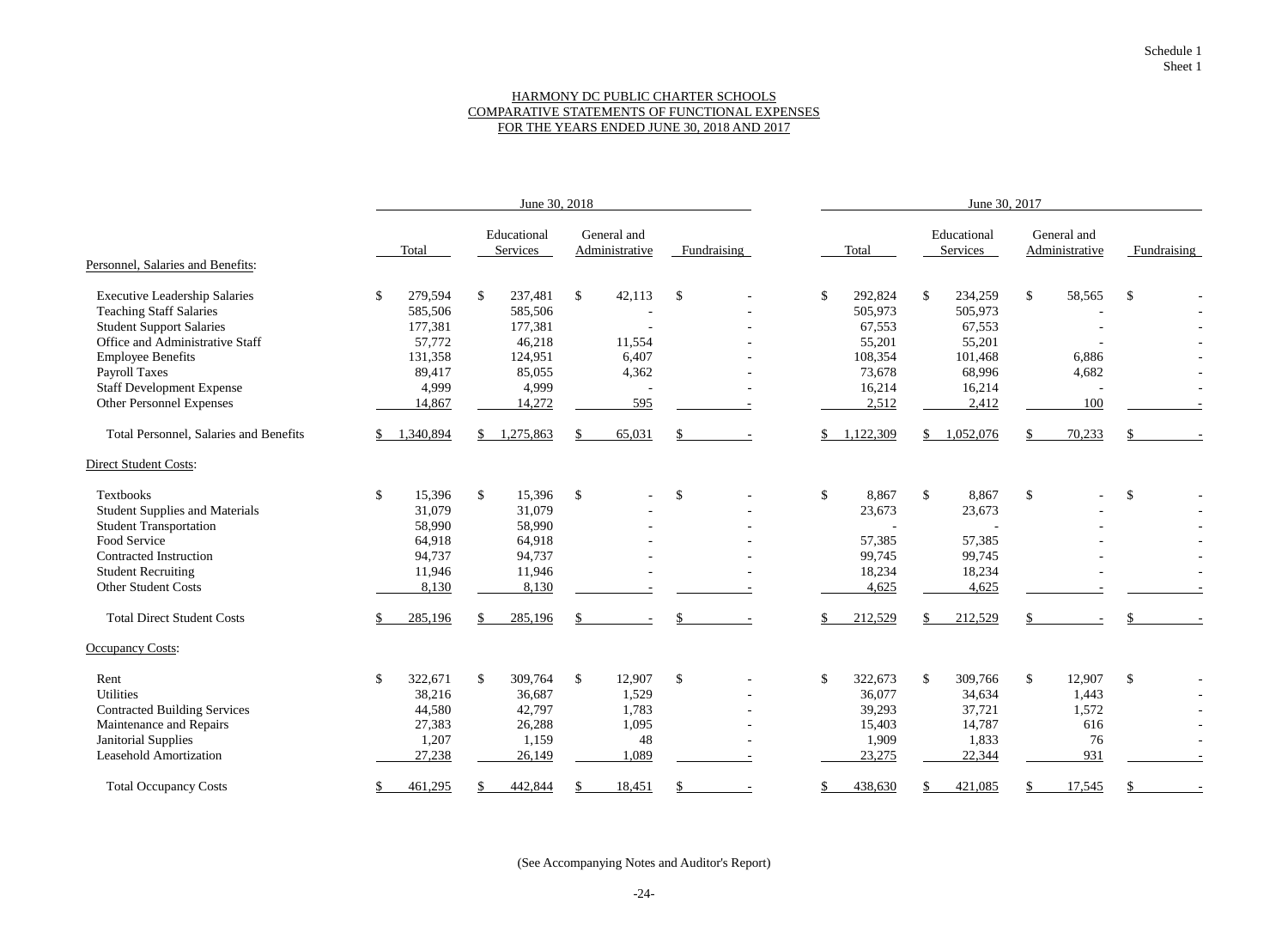### HARMONY DC PUBLIC CHARTER SCHOOLS COMPARATIVE STATEMENTS OF FUNCTIONAL EXPENSES FOR THE YEARS ENDED JUNE 30, 2018 AND 2017

|                                      |                           | June 30, 2018 |               |                          |               |                               |               |                          | June 30, 2017 |           |              |                         |               |                               |               |  |  |
|--------------------------------------|---------------------------|---------------|---------------|--------------------------|---------------|-------------------------------|---------------|--------------------------|---------------|-----------|--------------|-------------------------|---------------|-------------------------------|---------------|--|--|
|                                      |                           | Total         |               | Educational<br>Services  |               | General and<br>Administrative |               | Fundraising              |               | Total     |              | Educational<br>Services |               | General and<br>Administrative | Fundraising   |  |  |
| <b>Office Expenses:</b>              |                           |               |               |                          |               |                               |               |                          |               |           |              |                         |               |                               |               |  |  |
| Office Supplies and Materials        | $\mathbb{S}$              | 6,389         | $\mathbb{S}$  | 6,133                    | $\mathcal{S}$ | 256                           | $\mathcal{S}$ | $\overline{\phantom{a}}$ | $\mathcal{S}$ | 19,301    | $\mathbb{S}$ | 18,529                  | $\mathcal{S}$ | 772                           | $\mathcal{S}$ |  |  |
| <b>Office Equipment Maintenance</b>  |                           | 3,272         |               | 3,141                    |               | 131                           |               |                          |               | 3,117     |              | 2,992                   |               | 125                           |               |  |  |
| Telephone/Telecommunications         |                           | 6,121         |               | 5,876                    |               | 245                           |               |                          |               | 13,500    |              | 12,960                  |               | 540                           |               |  |  |
| Postage and Shipping                 |                           | 1,088         |               | 1,044                    |               | 44                            |               |                          |               | 1,250     |              | 1,200                   |               | 50                            |               |  |  |
| Dues and Subscription                |                           | 5,746         |               |                          |               | 5,746                         |               |                          |               | 4,528     |              |                         |               | 4,528                         |               |  |  |
| <b>Total Office Expenses</b>         |                           | 22,616        |               | 16,194                   |               | 6,422                         |               |                          |               | 41,696    |              | 35,681                  |               | 6,015                         |               |  |  |
| <b>General Expenses:</b>             |                           |               |               |                          |               |                               |               |                          |               |           |              |                         |               |                               |               |  |  |
| Insurance                            | $\boldsymbol{\mathsf{S}}$ | 16,872        | $\mathcal{S}$ | 16,197                   | $\mathcal{S}$ | 675                           | $\mathcal{S}$ |                          | $\mathcal{L}$ | 17,125    | $\mathbb{S}$ | 16,440                  | $\mathcal{S}$ | 685                           | $\mathcal{S}$ |  |  |
| <b>Authorizer Fee</b>                |                           | 16,911        |               | 16,235                   |               | 676                           |               |                          |               | 20,181    |              | 19,374                  |               | 807                           |               |  |  |
| <b>Intellectual Property License</b> |                           | 48,208        |               |                          |               | 48,208                        |               |                          |               | 46,958    |              |                         |               | 46,958                        |               |  |  |
| Accounting, Auditing and Payroll     |                           | 77,126        |               | $\overline{\phantom{a}}$ |               | 77,126                        |               |                          |               | 70,482    |              |                         |               | 70,482                        |               |  |  |
| <b>Legal Fees</b>                    |                           | 3,178         |               | $\overline{\phantom{a}}$ |               | 3,178                         |               |                          |               | 1,175     |              |                         |               | 1,175                         |               |  |  |
| <b>Other Professional Fees</b>       |                           | 13,189        |               | 12,661                   |               | 528                           |               |                          |               | 3,875     |              | 3,720                   |               | 155                           |               |  |  |
| Other Expenses                       |                           | 3,106         |               | 3,106                    |               |                               |               |                          |               | 78        |              | 78                      |               |                               |               |  |  |
| Depreciation                         |                           | 65,062        |               | 62,460                   |               | 2,602                         |               |                          |               | 75,280    |              | 72,269                  |               | 3,011                         |               |  |  |
| <b>Interest Expense</b>              |                           | 13,677        |               |                          |               | 13,677                        |               |                          |               | 12,285    |              |                         |               | 12,285                        |               |  |  |
| <b>Total General Expenses</b>        |                           | 257,329       |               | 110,659                  |               | 146,670                       |               |                          |               | 247,439   |              | 111,881                 |               | 135,558                       |               |  |  |
| <b>Total Functional Expenses</b>     |                           | 2,367,330     |               | 2,130,756                |               | 236,574                       |               |                          |               | 2,062,603 |              | 1,833,252               |               | 229,351                       | S.            |  |  |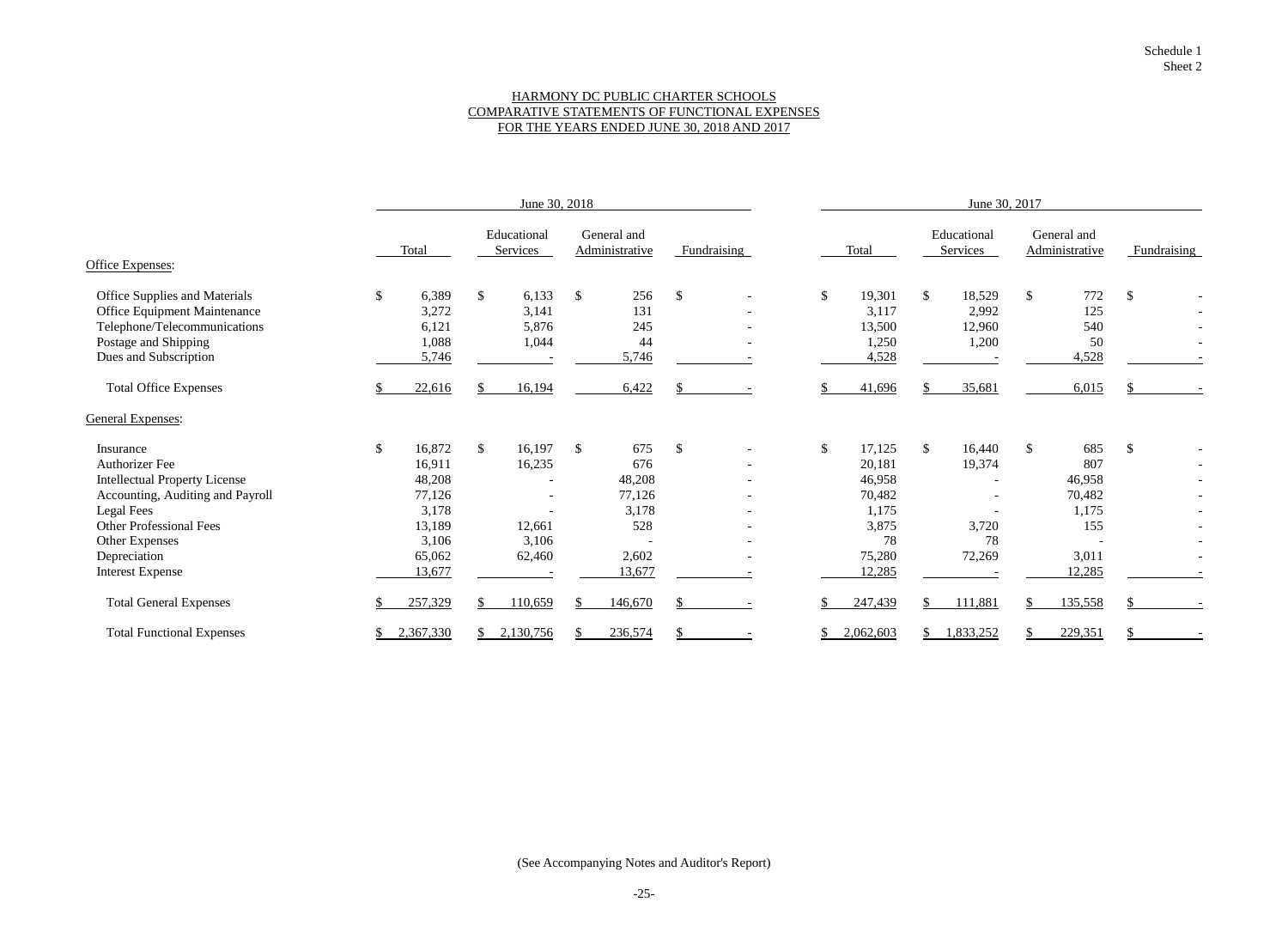# **Kendall, Prebola and Jones, LLC**

Certified Public Accountants

Board of Directors Harmony DC Public Charter Schools 62 T Street, NE Washington, DC 20002

### INDEPENDENT AUDITOR'S REPORT ON INTERNAL CONTROL OVER FINANCIAL REPORTING AND ON COMPLIANCE AND OTHER MATTERS BASED ON AN AUDIT OF FINANCIAL STATEMENTS PERFORMED IN ACCORDANCE WITH *GOVERNMENT AUDITING STANDARDS*

We have audited, in accordance with auditing standards generally accepted in the United States of America and the standards applicable to financial audits contained in *Government Auditing Standards*, issued by the Comptroller General of the United States, the financial statements of the Harmony DC Public Charter Schools (a nonprofit organization), which comprise the statement of financial position as of June 30, 2018, and the related statements of activities and cash flows for the year then ended, and the related notes to the financial statements, and have issued our report thereon dated November 19, 2018.

#### *Internal Control Over Financial Reporting*

In planning and performing our audit of the financial statements, we considered the Harmony DC Public Charter Schools' internal control over financial reporting (internal control) to determine the audit procedures that are appropriate in the circumstances for the purpose of expressing our opinion on the financial statements, but not for the purpose of expressing an opinion on the effectiveness of the Harmony DC Public Charter Schools' internal control. Accordingly, we do not express an opinion on the effectiveness of the Organization's internal control.

A *deficiency in internal control* exists when the design or operation of a control does not allow management or employees, in the normal course of performing their assigned functions, to prevent, or detect and correct, misstatements on a timely basis. A *material weakness* is a deficiency, or a combination of deficiencies, in internal control, such that there is a reasonable possibility that a material misstatement of the entity's financial statements will not be prevented, or detected and corrected on a timely basis. A *significant deficiency* is a deficiency, or a combination of deficiencies, in internal control that is less severe than a material weakness, yet important enough to merit attention by those charged with governance.

Our consideration of internal control was for the limited purpose described in the first paragraph of this section and was not designed to identify all deficiencies in internal control that might be material weaknesses or significant deficiencies. Given these limitations, during our audit we did not identify any deficiencies in internal control that we consider to be material weaknesses. However, material weaknesses may exist that have not been identified.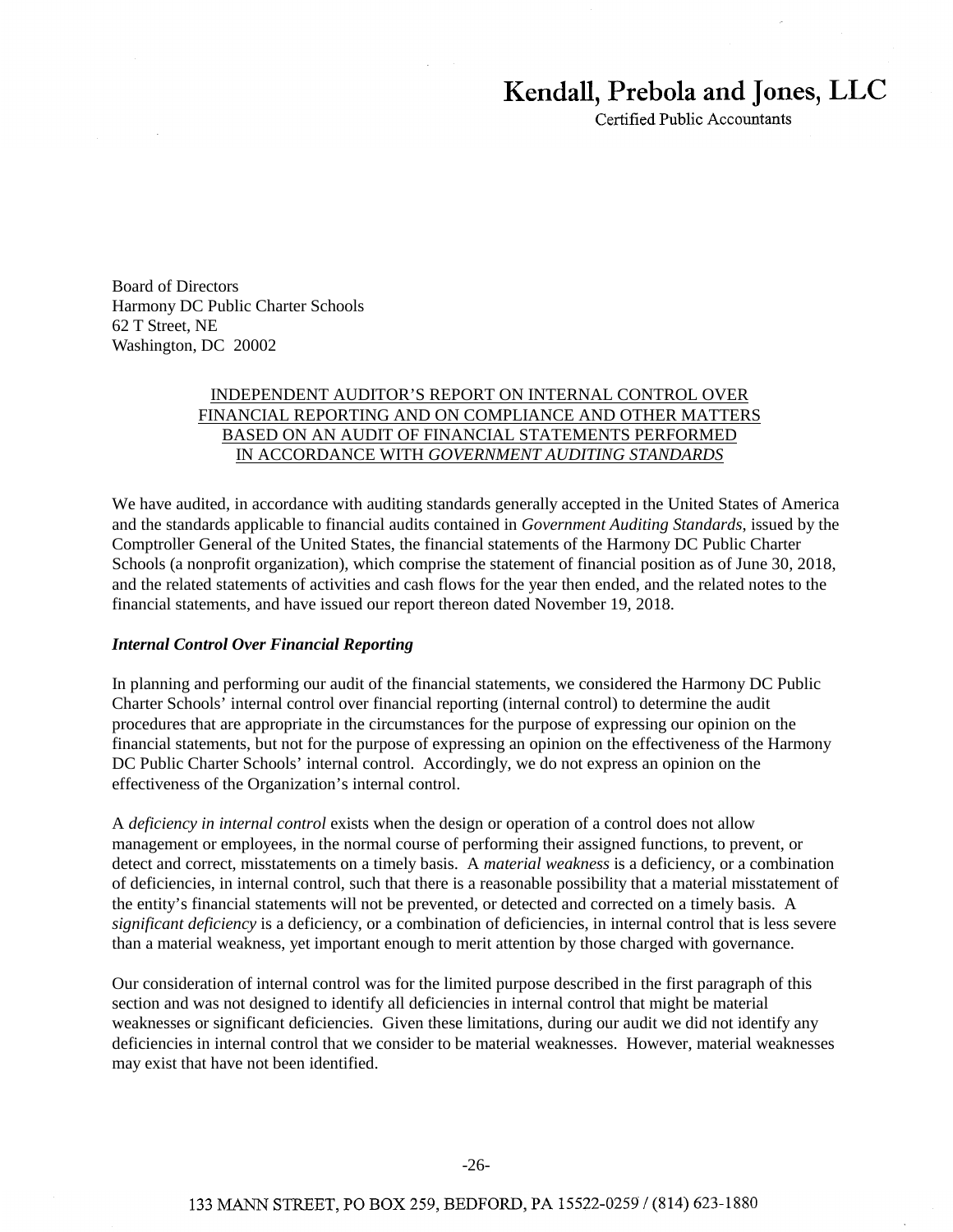### *Compliance and Other Matters*

As part of obtaining reasonable assurance about whether the Harmony DC Public Charter Schools' financial statements are free from material misstatement, we performed tests of its compliance with certain provisions of laws, regulations, contracts and grant agreements, noncompliance with which could have a direct and material effect on the determination of financial statement amounts. However, providing an opinion on compliance with those provisions was not an objective of our audit and accordingly, we do not express such an opinion. The results of our tests disclosed no instances of noncompliance or other matters that are required to be reported under *Government Auditing Standards*.

# *Purpose of this Report*

The purpose of this report is solely to describe the scope of our testing of internal control and compliance and the results of that testing, and not to provide an opinion on the effectiveness of the organization's internal control or on compliance. This report is an integral part of an audit performed in accordance with *Government Auditing Standards* in considering the organization's internal control and compliance. Accordingly, this communication is not suitable for any other purpose.

Kendall, Prebola and Jones

Kendall, Prebola and Jones Kendall, Prebola and Jones Certified Public Accountants Certified Public Accountants

Bedford, Pennsylvania November 19, 2018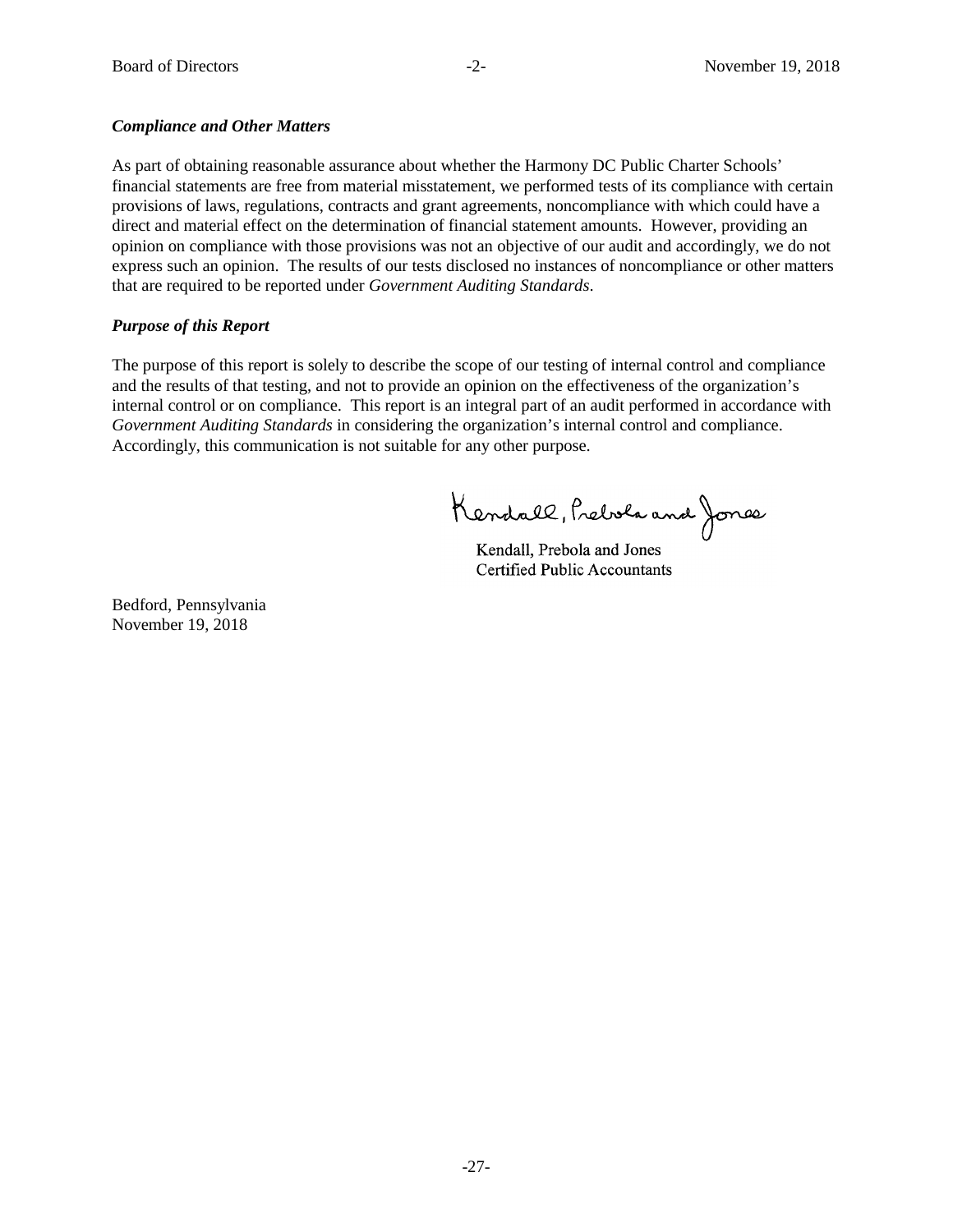# HARMONY DC PUBLIC CHARTER SCHOOLS SUMMARY SCHEDULE OF PRIOR AUDIT FINDINGS FOR THE YEAR ENDED JUNE 30, 2018

# FINDINGS - FINANCIAL STATEMENT AUDIT

There were no audit findings in the prior year.